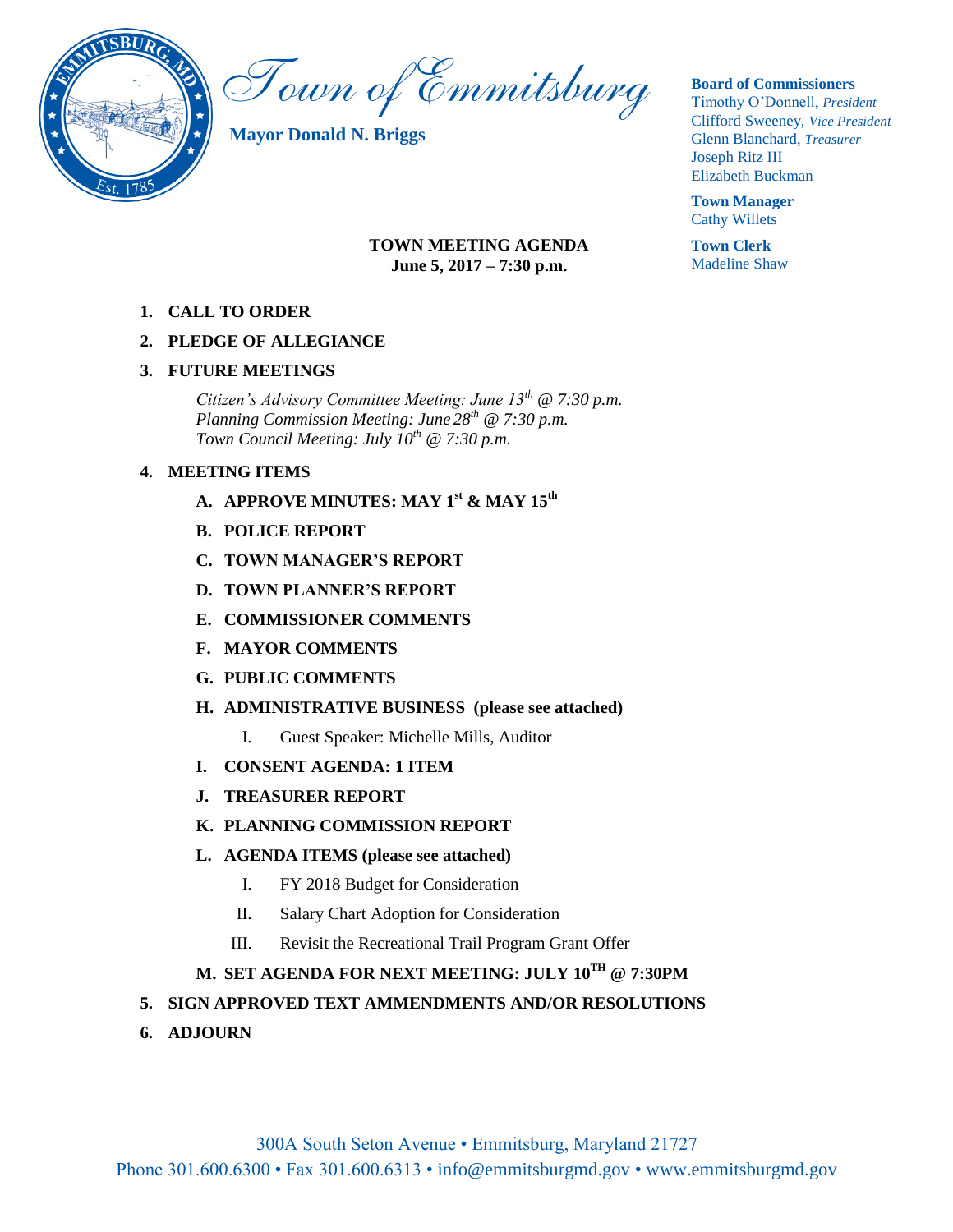# **A. APPROVE MINUTES: MAY 1ST**

### **MINUTES TOWN MEETING May 1, 2017 Emmitsburg Town Office**

**Present:** Mayor Donald Briggs; Commissioners: Glenn Blanchard, Elizabeth Buckman, and Timothy O'Donnell, President. Commissioner Clifford Sweeney arrived at 9:37 pm EST with prior notice.

**Staff Present:** Cathy Willets, Town Manager; Madeline Shaw, Town Clerk; Amy Naill, Code Enforcement Officer; Cole Tabler, Town Accountant; and Sue Cipperly, Town Planner.

**Absent:** Commissioner Joseph Ritz III absent with prior notice.

#### **I. Call to Order**

Commissioner Timothy O'Donnell, President of the Board of Commissioners, called the May 1, 2017 Town Meeting to order at 7:30 p.m. EST. Pledge of Allegiance was recited.

#### **Approval of Minutes**

The Minutes of the April 3, 2017 Town Meeting were approved as amended. Motion by Commissioner Blanchard, second by Commissioner Buckman. Passed 3-0 in Favor. Commissioner Ritz III and Sweeney absent.

The Minutes of the February 6, 2017 Town Meeting were amended to redact a minors address from the public comments section. Motion by Commissioner Blanchard, second by Commissioner Buckman. Passed 3-0 in Favor. Commissioner Ritz III and Sweeney absent.

#### **Police Report:**

Deputy Whitehouse presented the police report from April 2017 (exhibit attached). He mentioned vehicles are entering the Brookefield development incorrectly and there was a police officer assault at a party. There is a Town scavenger hunt that will start May 15th. Families can pick the packets up from the Town Office. The winner will be announced at Community Heritage Day. The deputies plan to see if Emmitsburg Library can have packet copies available as an alternative pick-up location after Town office hours. Commissioner O'Donnell asked about having an escort for the Community Heritage Day Bike Ride. The deputies plan to provide an escort.

#### **Town Managers Report:**

Cathy Willets presented the Town Manager's report from March 2017 (exhibit attached). Ms. Willets mentioned town staff replaced several streets lights. The most recent was a light near the Silo Hill Car Wash that was struck by a tractor trailer. There were also some street lights replaced in Northgate. Staff is cleaning the parks up and getting ready for the nice weather. Rainbow Lake is at spillway level. The wells are currently 36.75 feet below their optimal level. Town staff believes the wells will fully recover and recommends the voluntary water restriction be removed. In the upcoming budget, Town staff would like to focus on improving water/sewer infrastructure to reduce wild water. Commissioner Blanchard inquired about the Community Park Community Gardens availability. The gardens are ready for public use and can be rented by contacting the Town Office. Commissioner O'Donnell asked for an update on the new LG Sonic Algae Control System at an upcoming meeting.

#### **Town Planners Report:**

Sue Cipperly presented the Town Planner's report from March 2017 (exhibit attached). Ms. Cipperly mentioned the Town has been working closely with the State Highway Administration (SHA) on the Flat Run Bridge project and the Town Square project. There are several more SHA meetings coming up. The Dog Park is underway and does not need a forestation plan because it does not meet the definition of a forest. The Town has accepted bids on clearing the dog park area. Ms. Cipperly has also been working with a new business in Town, located at 24 West Main Street, which has magic shows and used books. A storm water management permit is being completed. Commissioner O'Donnell inquired about the Bikeway Grant Request for Proposal (RFP). There have not been any RFPs, but the time frame can be revised and the due date extended to encourage more applications.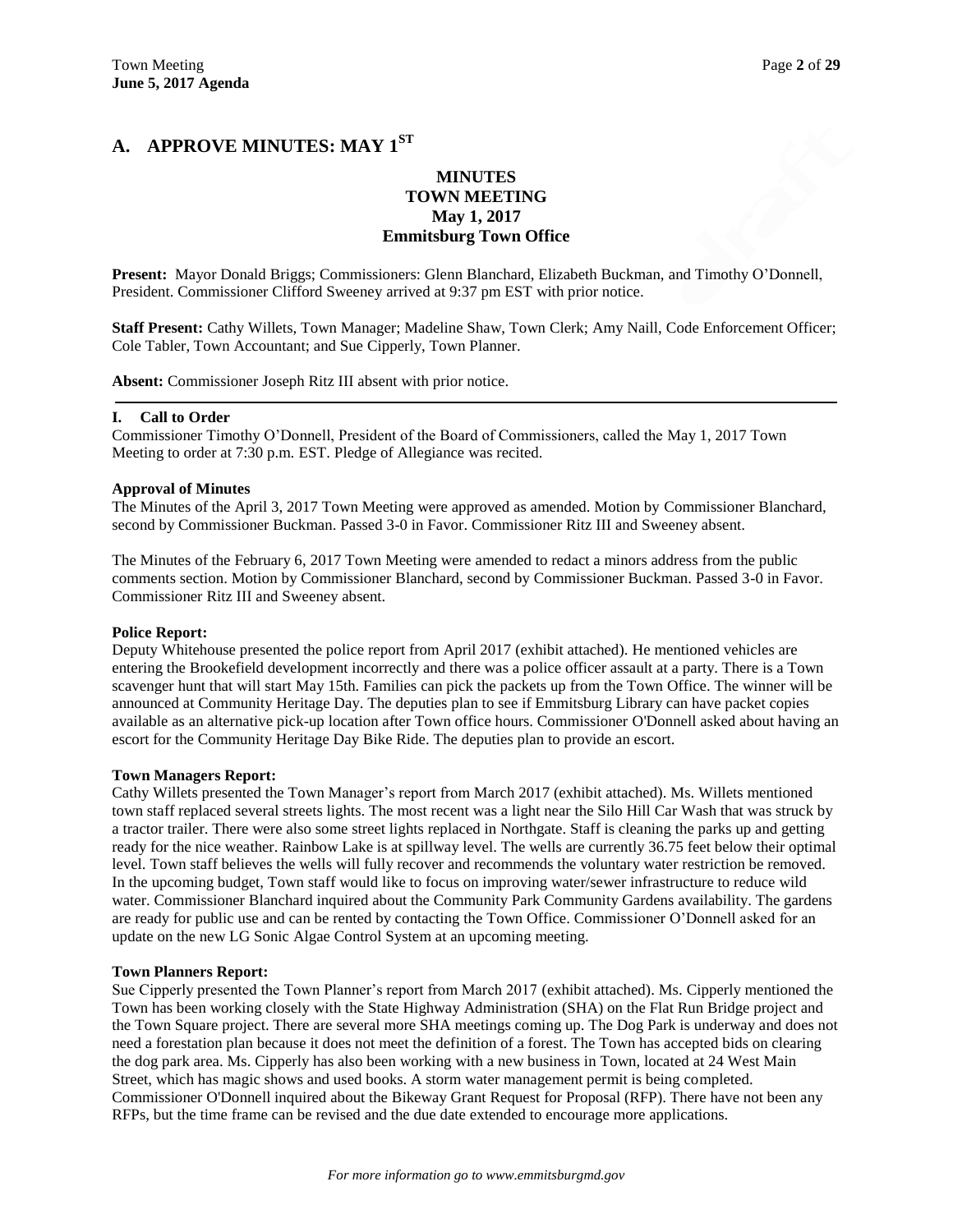#### **Commissioner Comments:**

- Commissioner Buckman: Gonzaga College High School is doing an admissions visit to Emmitsburg. The group can help single parents, elderly, or disabled with household chores and basic home repairs. If interested, email ebuckman@emmitsburgmd.gov. She thanked the Lions Club for the recent tribute show. She also gave recognition to numerous people that have been outreaching to the community and helping their neighbors such as Korey Shorb, Felicity Buckman, Violet Walker, Mayor Kinnaird, Stavros Pizza, Carlton James, and Hannah Buckman. She encouraged citizens to continue helping one another.
- Commissioner Blanchard: Complemented town staff on the upkeep of the parks. He recently met with the Mayor and Town Manager to review the numbers in regards to the Town's sustainability efforts for the upcoming budget. He feels comfortable with the numbers. He also thanked town staff and numerous people for helping with the WWI Commemoration.
- Commissioner O'Donnell: Attended a recent drug awareness event and encouraged individuals to not feel hopeless. He believes we can make progress through community collaboration. He met with the Emmitsburg Business and Professionals Association (EBPA). He also mentioned the Seton Center is moving from South Seton Avenue to Lincoln Avenue near the Mother Seton School. The building will have numerous social service programs available for the public and a larger thrift shop. There has been several trail workdays, and there are several more coming up. Volunteers have the opportunity to get free gear and food. For more information on the trails, visit the town website. Commissioner O'Donnell also attended the Frederick County Bicycle Comprehensive Plan meeting.

#### **Mayor's Comments:**

Mayor Briggs attended numerous meetings in April 2017. The Mayor thanked the Commissioners for their involvement in community activities. He spoke at the addiction awareness event in Thurmont, the WWI Commemoration, and the Frederick Fire and Sprinkler Installation event. He attended the Frederick County Maryland Municipal League (MML) Chapter Meeting. The Mother Seton School and Emmitsburg Elementary School  $4<sup>th</sup>$  graders are going to attend a fieldtrip at the Town Offices soon. There will be a free pool party coming up with hot dogs, ice cream, music, family activities, and health information from the Frederick County Health Department in June. The Green Team is starting a town composting program. Residents can purchase compost bins at a reduced price of \$20 through the Town Office. The Mayor also gave recognition to several people for their hard work around Town. He requested the Board of Commissioners consider moving the July  $3<sup>rd</sup>$  meeting to July  $17<sup>th</sup>$ because of the holiday the following day. The Comptroller of Maryland Statewide Revenue Misallocation income tax overpayment that was mentioned in the February  $6<sup>th</sup>$  meeting has been forgiven by a recent bill passed. A recent bill passed also requires special events, such as Community Heritage Day, to offer recycling waste disposal.

#### **Public Comment:**

*Jim Hatcher, State Farm Insurance*, Mr. Hatched thanked the Town for the warm welcome and mentioned the business is a family run business that has been around for 50 years. He looks forward to his involvement in the Town. *Mary Ann Wivell, 512 E. Main Street*- Ms. Wivell said the odor from the waste water treatment plant's (WWTP) poultry residual lagoon has been around for several weeks and she is concerned about the smell, the image it gives the Town, and the impact it has on residents. She said the smell has been occurring since February 28th and residents cannot go outside without being overwhelmed by the odor. Ms. Wivell gave the Board of Commissioners copies of social media comments. *Kim Andrew, 39 Park Drive*- Ms. Andrews said she has been complaining about the smell since February. She said she cannot open the windows because of the smell, and she does not think the WWTP lagoon use was well thought out. *Nicole Flohr, 39 Park Drive*- Ms. Flohr mentioned she cannot go outside with her 2 year old because of the smell. Her child has asthma, so she goes to Fairfield Pennsylvania instead to let her child play. *Paula Lindsey, Creamery Road*- Ms. Lindsey lives adjacent to the WTTP. She said the odor is offensive and she cannot enjoy the outdoors. She is concerned about chemicals and pathogens that might be coming off the poultry residuals in the lagoon. *Richard Lindsey, Creamery Road* - Mr. Lindsey lives adjacent to the WWTP. He stated he has endured the installation of the solar fields and WWTP, but the WWTP lagoon poultry residual is completely different. He is concerned about the impact the chemicals in the lagoon and the odor controlling chemicals might have on him. Mr. Lindsey stated he had requested the town not enter into the contract last year. Cathy Willets stated the town started receiving phone calls about the smell at the end of February/beginning of March. *Philip Snader, 2323 Marshton Road New Windsor, Maryland*- Mr. Snader is the Vice President of Enviro-Organic Technologies. He stated the product is a wash water product from the processing of poultry. Mr. Snyder mentioned the product is strictly regulated by MDA and there are several other vendors in the area. The product is a nutrient replacement for land applied commercial fertilizer. He mentioned material is removed based on the weather. When the weather is bad, it makes the removal process longer. He mentioned the odor controlling chemical is used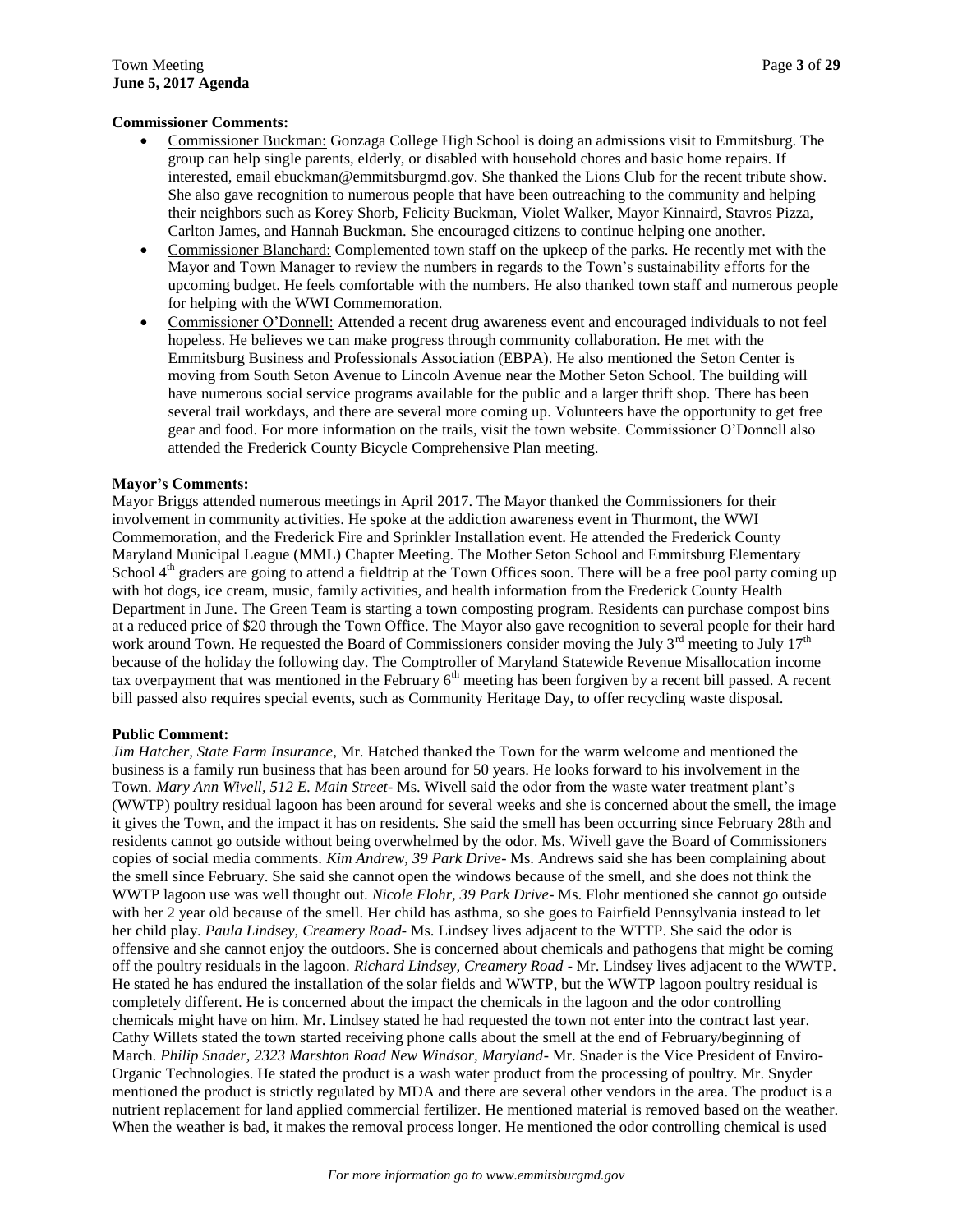widely throughout the agriculture industry. He cannot guarantee there will never be an order, but he will try his hardest to minimize the odor. Mr. Snyder explained the removal process and procedures that are going to be implemented to reduce the odor to include the adding of an odor controlling chemical, the adding of a straw mat on top of the residual, and limiting the working days to 12 days. Mr. Snyder is working with Dolly Water Solutions to implement the best odor controlling measures. The residual was first added at the beginning of December 2016, and Town staff did not receive any complaints at that time. The odor occurs when the crust (grease cap) is disturbed. To ensure the crust is not disturbed, Mr. Snyder will remove the contents with a pipe that is inserted under the crust. The odor is a Hydrogen Sulfide odor. *Steve Davis, Dolly Water Solutions, Industrial Sales Manager*- Mr. Davis stated he has over 35 years of experience working with this product and he has never had any medical concerns. Mr. Davis stated the best practice is to not break the crust and to cover the lagoon with 4-5 inches of straw. The smell is most likely to occur on a rainy or damp days. Another option is to cover the lagoon with a top (e.g. tarp). Commissioner Buckman expressed concern over the possibility of an odor occurring on a Code Red day. *Mary Ann Wivell, 512 EE. Main Street*- Ms. Wivell asked why there was a smell on days when the company claimed to not be stirring/hauling. *Richard Lindsey, Creamery Road* - Mr. Lindsey mentioned there have been numerous haulings and it is unknown if the straw mat will even work.

Staff recommends having the contractor cease removal as soon as possible. Commissioner O'Donnell would like to a minimum of 6 inches of hay applied. He would also like the hay to be purchased locally (if possible). The commissioners were directed to notify Town staff if there are any odor complaints.

**Motion:** - To direct Town staff to direct the contractor to cease removal of operations by May 5<sup>th</sup> 2017. Motion by Commissioner Buckman, second by Commissioner Blanchard. **Vote:** 3-0 in Favor. Commissioner Sweeney and Ritz III absent.

#### **Administrative Business:**

 Annual Planning Commission Report: Sue Cipperly presented the Annual Planning Commission Report. Ms. Cipperly stated that the Annual Planning Commission Report shows what residential permits have been issued. There were no new residential permits issued. A comprehensive plan was not needed because the Towns plan was completed in 2015. All Board of Appeal members and Planning Commission members have completed the educational training classes required, except for the 2 new Board of Appeals alternates. The report does not need to be approved by the Board; the law just says the letter must be filed by the Town Board.

**Motion:** - To accept the Annual Planning Commission Report as presented by Planning Officer Sue Cipperly. Motion by Commissioner Blanchard, second by Commissioner Buckman. **Vote:** 3-0 in Favor. Commissioner Sweeney and Ritz III absent.

 $\triangleright$  Resolution to Expand the Sustainable Communities Area: Sue Cipperly presented the Resolution. The Sustainable Communities program helps the Town get grant money for Community Legacy. Every 5 years the Town must renew participation in the program. For homes to participate the property must be within the designated area. Recently the historic district was expanded to include more properties. Ms. Cipperly mentioned that the Town has discovered the program can also be used to get park funding. As a result, Town staff is recommending the inclusion of Community Park, Memorial Park, and several properties on North Seton and South Seton Avenue. Expanding the area will give more residents an opportunity to fix up their property along Town entry ways. The Frailey property would be removed because it does not appear anything can be done with the property. Commissioner O'Donnell inquired about rotating the overlay to other historic areas with older buildings, which the Town can do.

**Motion:** - To accept the Resolution expanding the Sustainable Communities Area as proposed by Sue Cipperly the Town Planner on the attached map. Motion by Commissioner Buckman, second by Commissioner Blanchard. **Vote:** 3-0 in Favor. Commissioner Sweeney and Ritz III absent.

▶ Proclamation: International Compost Awareness Week: Cathy Willets presented the proclamation. There is a grant available to reduce the price of compost bins for Emmitsburg residents through Backyard Composting. Currently food scraps compose 21% of all waste dumped into landfills. The food scraps could be composted instead. The grant makes bins available at a reduced price for residents. The compost bins would be \$27, of which the Town would pay \$7 and residents would pay \$20. Several other Frederick municipalities participate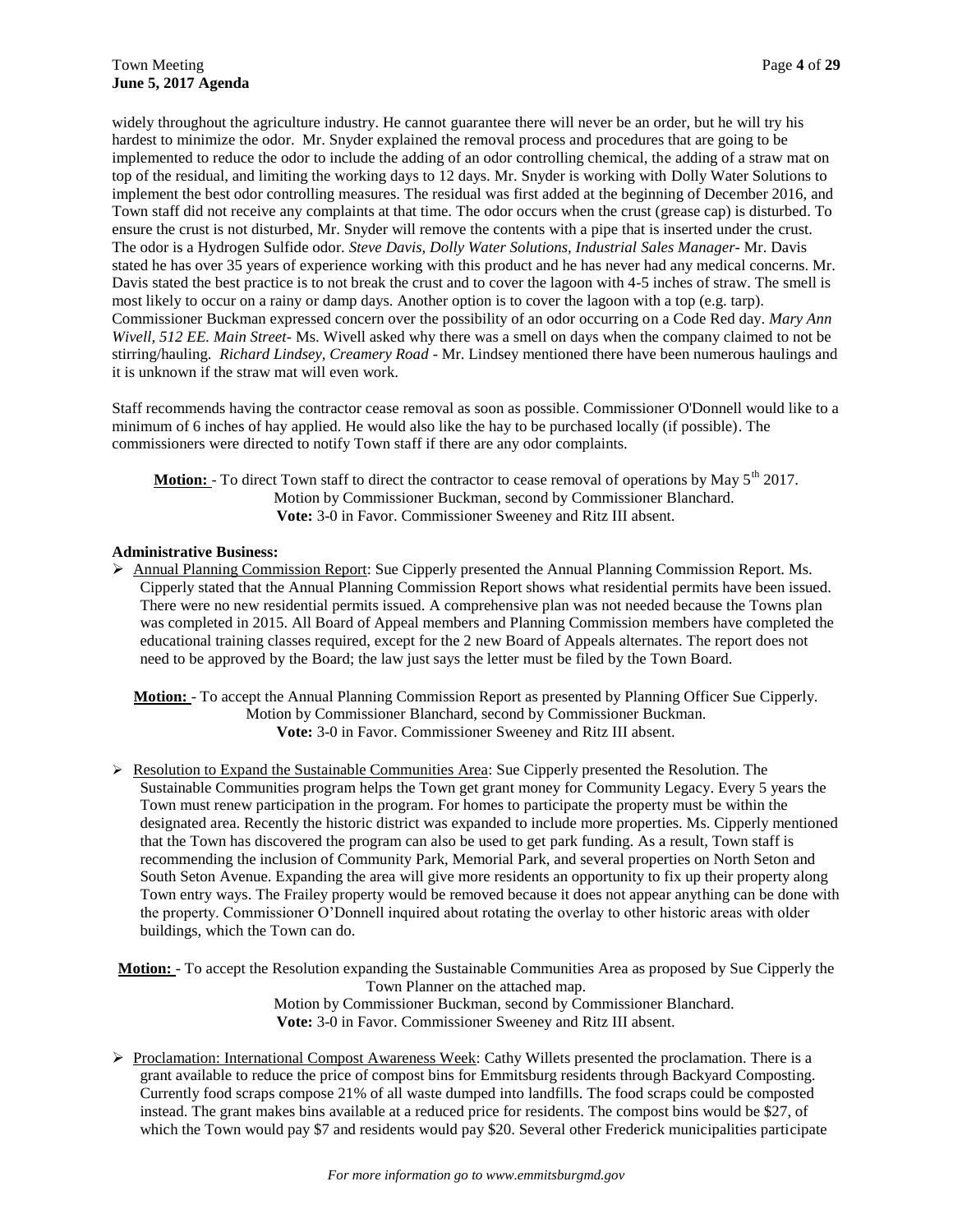in the program. Residents can order their compost bin at the Town Office, or by completing an order form available on the Town website. The compost bins come with a composting guide. Commissioner O'Donnell suggested having a launch event to promote the purchase of the bins.

**Motion:** - To accept the Proclamation making May 7th - May 13th International Compost Awareness Week. Motion by Commissioner Blanchard, second by Commissioner Buckman **Vote:** 3-0 in Favor. Commissioner Sweeney and Ritz III absent.

- ▶ Update Hunting and Trail Use Guidelines: Commissioner O'Donnell presented the update. He stated a no hunting on Sunday guideline was implemented by the Town to allow trails to be available on Sundays during the hunting season. The problem is the guidelines are not always clear and readably available. Commissioner O'Donnell mentioned he is not looking to change the hunting access but he is looking to make the guidelines clearer for when the trails are open between the hunting seasons. He would like the Town to promote trail days through multiple media outlets. He would also like to add a bulletin board to the head of the trail and more signage so dates can be clearer. Ms. Willets mentioned trail head signage is the most important because not everyone checks online before they use the trail. Commissioner Buckman is going to see if she can receive donations for signage from the Parks and Recreation Committee. The Board will make this item a future agenda item.
- $\triangleright$  Consideration of Reciprocity with the Waynesboro Community Pool: Commissioner Buckman presented the consideration of reciprocity. Commissioner Buckman stated Waynesboro Community Pool quickly agreed to give residential rates to Emmitsburg citizens since the Community Pool will be closed summer 2017 due to renovations. She would like to return the favor in the future. A letter will be drafted stating intent of reciprocity to Waynesboro should Waynesboro ever have their pool closed for renovations.

**Motion:** - To extend reciprocity to the boro of Waynesboro to have access to the Emmitsburg Town pool at residential rates if the Waynesboro pool were to be closed for renovations. Motion by Commissioner Buckman, second by Commissioner Blanchard. **Vote:** 3-0 in Favor. Commissioner Sweeney and Ritz III absent.

#### **Consent Agenda**: None

#### **Treasurer's Report:**

Commissioner Blanchard presented the Treasurer's Report as of April 27, 2017 (exhibit attached). Commissioner Blanchard mentioned he came into the Town Offices and examined the energy bills and is satisfied with his review. Commissioner O'Donnell inquired about the check to the vendor Ryder. The check was for the Community Legacy Grant, which uses grant money to reimburse residents for work.

#### **Planning Commission Report:** None

*Note*: Commissioner Sweeney arrived at 9:37 pm EST.

#### **II. Agenda Items**

Agenda #1- Initial Budget Presentation for FY 2018: Mayor Donald Briggs and Cole Tabler, Town Accountant, presented the initial FY 2018 budget to be reviewed. Mayor Briggs mentioned each employee will receive a step increase with 0% Cost of Living Adjustment (COLA). Fund revenues will increase by 3.35%. Budgeted water revenue continues to decrease due to water consumption rates. Capital fund transfer will be \$218,341, which is up from FY 2017 amount of \$121,812. The Board was given the proposed budget in a binder for review. The Board must adopt the budget by the end of June 2017. Town staff encourages any questions via email so Town staff can research the item and have the information prepared for the next Town Meeting. Mayor Donald Briggs does not have any concern with the Board contacting town staff directly with budget questions.

Agenda #2- Discussion of Zoning Text Amendment in B2: Cathy Willets and Sue Cipperly presented the zoning text amendment in B2. Ms. Willets stated the amendment stems from an email from Pastor John Talcott, Christ Community Church, in March of 2017. The email mentioned Pastor John is looking at future growth and is considering a parcel property zoned as B2 general business. He would like to see if the Town would approve an exclusion to include churches in the B2 general business zoning so he could use the property. Ms. Cipperly informed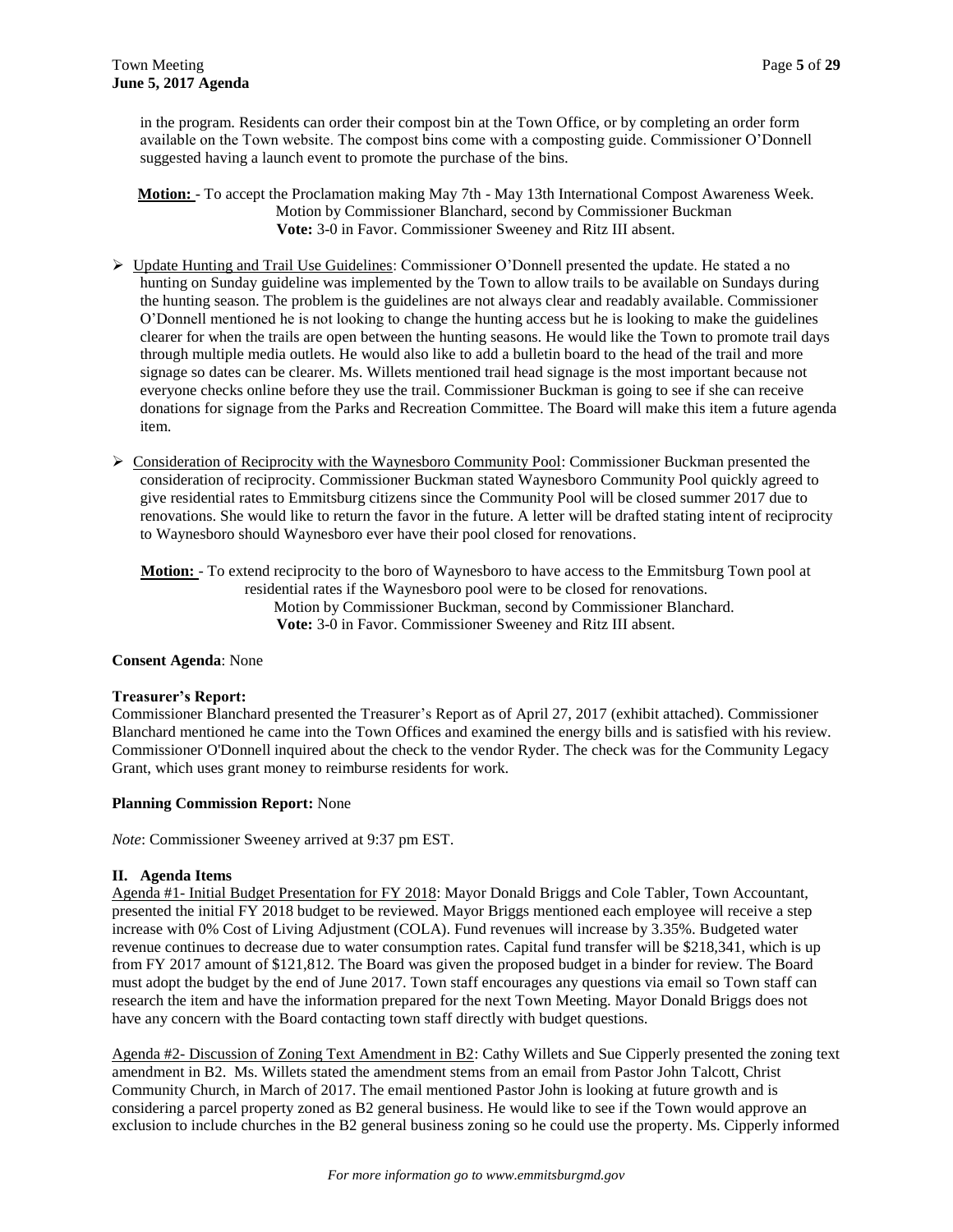the Board that a change would require a text amendment adding church use to the B2 zone. Specifically, the property inquired about is on Creamery Road across from the Mother Seton School. It was zoned as B2 in 2010 following the recommendations in the 2009 Comprehensive Plan to create a more viable commercial area within a walkable area of Town. Any changes to the B2 zone would apply to all B2 properties. Ms. Cipperly mentioned the intent of the B2 zone per Town ordinance is to "accommodate retail service, office, entertainment, and limited manufacturing and assembly. Its intended that stores and other facilities will be developed in an attractive and convenient manner with attention to safety of pedestrian access and protection of adjoining residential areas." Also, the ordinance defines commercial use as "activity involving the sale of goods or services carried out for profit," which a place of worship doesn't adhere to. Churches are currently not permitted to exist in the B2 zone according to the Town Municipal Code, but they are allowed in all residential, institutional, and the village zones. Ms. Cipperly stated there are current properties in these allowed zones that could accommodate a church and church parking. Town staff does not recommend considering a text amendment to allow places of worship to exist in the B2 general commercial zoning district due to places of worship not being a commercial entity, the limited amount of B2 zones, vacant properties in the R2/R3/Village zones that could support a place of worship, and that Emmitsburg needs its commercial zoned areas to be developed in a way that could bring economic benefit. Commissioner Buckman inquired if other properties have been looked at. Pastor Talcott stated the property is ideal because the property was offered to him and it's within walking distance. Commissioner Sweeney mentioned the area considered is prone to flooding. Ms. Willets mentioned there are other parcels in town that a church could be built upon and Town staff is more than willing to share these with Pastor Talcott. She also stated Town staff does not recommend the amendment because the Town is very limited in B2 zoning. Commissioner O'Donnell mentioned amending the zone could possibly drive church attendees to other nearby businesses before/after church events. He would like to hear the Planning Commission's input on the amendment. Ms. Willets mentioned it would impact all the B2 zoning. Commissioner Sweeney asked the Town Manager and the Town Planner to attend the next Planning Commission Meeting on June 19th to give their professional opinion on the zoning amendment.

**Motion:** - To permit houses of worship in the B2 zone in the form of a text amendment to be referred to the Planning Commission Motion by Commissioner Sweeney, second by Commissioner Blanchard. **Vote:** 4-0 in Favor, Commissioner Ritz III absent.

Agenda #3- Geographical Information System (GIS) Update: Ms. Willets would like to table this item for a future meeting because the presentation is not up to staff expectations. This agenda item was intended to showcase what the GIS system can do. The Town budget allots \$10,000 to a GIS System to map water and sewer lines.

among the Board over which date to change the meeting to.

The Mayor inquired about moving the July 3<sup>rd</sup> meeting because of the holiday weekend. There was discussion<br>among the Board over which date to change the meeting to.<br>**Motion** Motion to change the Monday July 3rd meeting to **Motion-** Motion to change the Monday July 3rd meeting to Monday July 10th Motion by Commissioner Blanchard, second by Commissioner Sweeney. **Vote:** 4-0 in Favor, Commissioner Ritz III absent.

#### **Set Agenda Items for May 15, 2017 Town Meeting**

1. Review the FY2018 Town Budget

#### **III. Sign Approved Text Amendments And/Or Resolutions**

**IV. Adjournment:** With no further business, the May 1, 2017 Town Meeting was adjourned at 10:13 p.m. EST.

Respectfully submitted,

Madeline Shaw Town Clerk

Approved: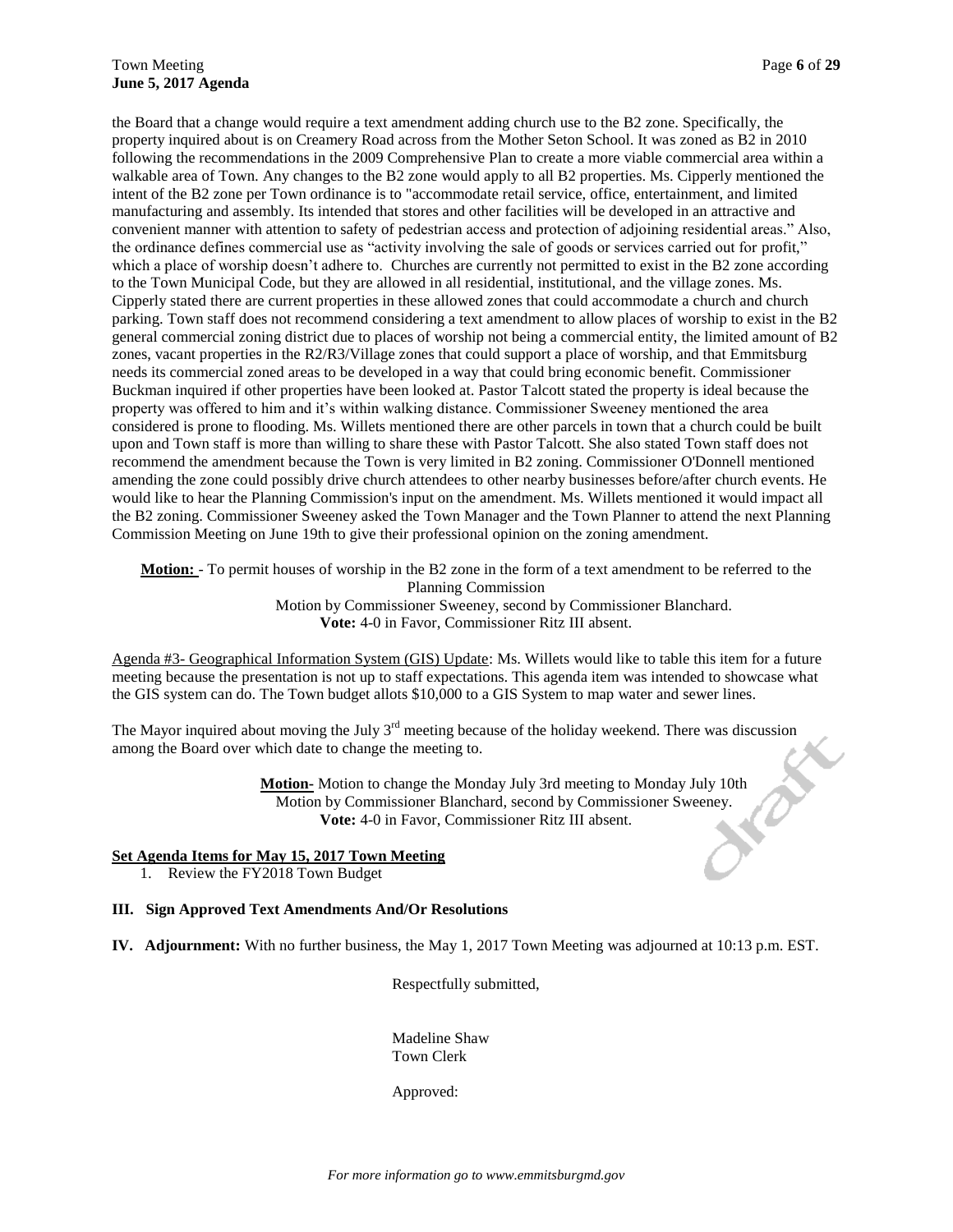**DEA** 

## **APPROVE MINUTES CONTINUED: MAY 15th**

## **MINUTES TOWN MEETING SPECIAL MEETING - BUDGET May 15, 2017 Emmitsburg Town Office**

**Present:** Mayor Donald Briggs; Commissioners: Glenn Blanchard, Elizabeth Buckman, and Timothy O'Donnell, President. Commissioner Sweeney arrived at 8:25pm with prior notice.

**Staff Present:** Cathy Willets, Town Manager; Madeline Shaw, Town Clerk; Amy Naill, Code Enforcement Officer; and Cole Tabler, Town Accountant.

**Absent:** Commissioner Joseph Ritz III without prior notice.

#### **II. Call to Order**

Commissioner Timothy O'Donnell, President of the Board of Commissioners, called the May 15, 2017 Town Budget Meeting to order at 7:30 p.m. EST. Pledge of Allegiance was recited.

**Commissioner Comments:** Commissioner(s) cited attendances, recognitions, and announcements.

- Commissioner Blanchard: Commissioner Blanchard encouraged residents to enjoy the parks and bike trails.
- Commissioner O'Donnell: Commissioner O'Donnell mentioned he visited Mr. Lindsey's farm in regards to the lagoon odor. He thanked Mr. Lindsey for his time and apologized for his pointed words at the May  $1<sup>st</sup>$  Town Meeting. He also mentioned there are various trail workdays occurring soon. Volunteers will receive free food. The Town website and Facebook page has further details.

#### **Mayor's Comments:**

Mayor Briggs attended numerous meetings in the beginning of May 2017. The Mayor mentioned he attended the Mount St. Mary's (MSM) Graduation ceremony. He also attended an Earth Day celebration with Mother Seton School, where he enjoyed the student's musical performances. He encouraged the Town to not forget the children when planning for sustainability. The Emmitsburg Business and Professionals Association (EBPA) breakfast is in May and he is looking forward to thanking the local business owners for choosing Emmitsburg as their place of business.

#### **Public Comments:**

*Richard Lindsey, 16737 Creamery Road*- Mr. Lindsey mentioned there is still a slight lagoon odor. He is not satisfied with solutions, such as limiting the hauling to 12 working days, which was discussed at the last Town Meeting. He is also concerned that there will still be hauling over the summer, beyond the 12 days, if there is a wet summer. Cathy Willets, Town Manager, stated there was a letter typed up reinforcing the idea of not hauling before December 15th and that the work must be completed within 12 working days in the winter and spring; no weekend or holiday hauling. There will be no more hauling into Town. The trucks will be required to stay outside the town and off Route 140. Commissioner O'Donnell requested that the Board revisits the lagoon topic at the June Town Meeting and that a copy of the letter and bio agent information (smell control) be provided to the Board. Mr. Lindsey stated he is still concerned about where the truck will be driving. Ms. Willets mentioned a new route has not been determined yet.

#### **Consent Agenda**

Cathy Willets mentioned Rainbow Lake is at the spillway level and the wells are slowly improving, which she mentioned at the last Town Meeting. Staffs' recommendation is to lift the Phase 1 water restrictions.

> **Motion:** - Motion to life the Phase 1 water restrictions. Motion by Commissioner Blanchard, second by Commissioner Buckman. **Vote:** 3-0 in Favor, Commissioner Sweeney and Ritz III absent.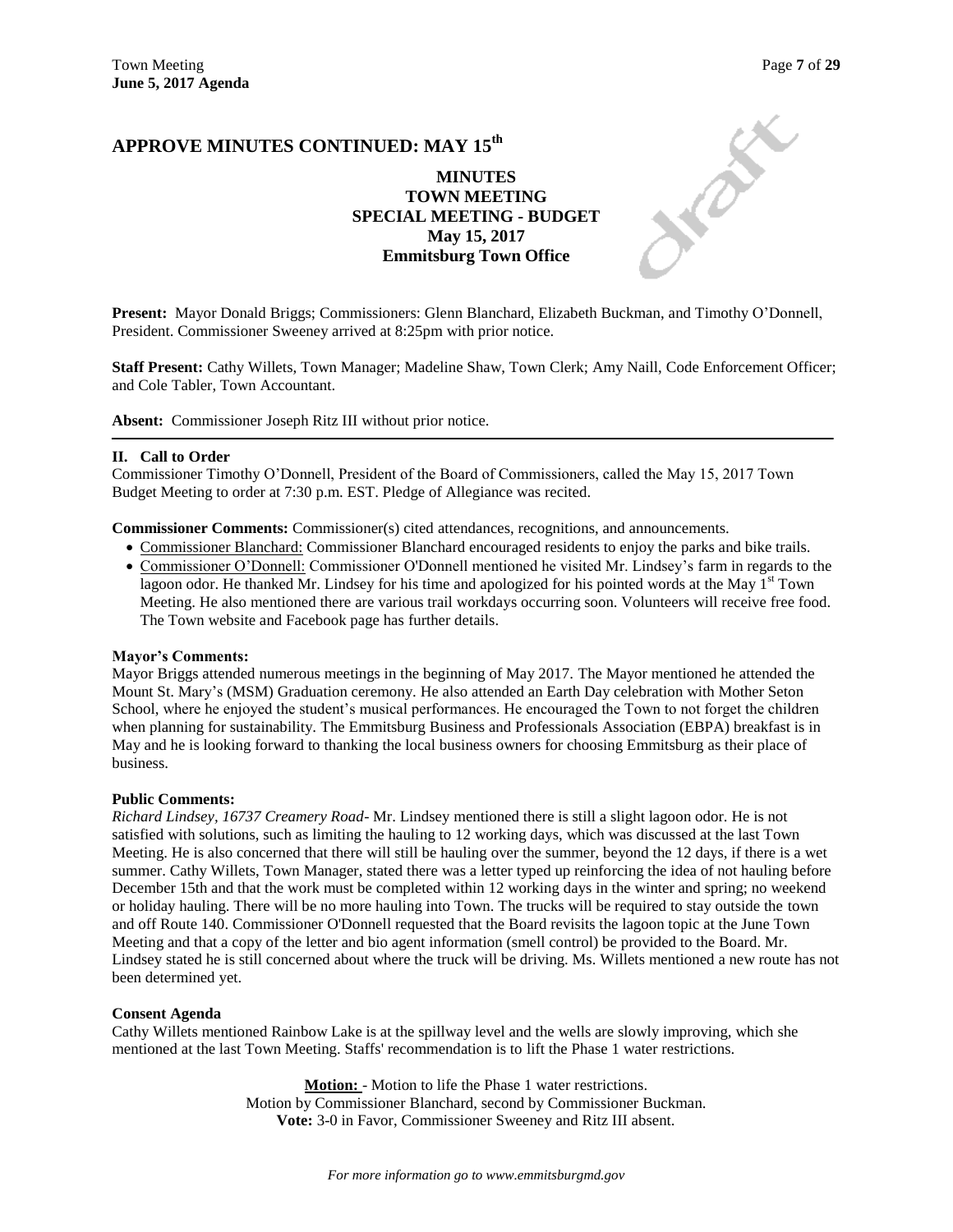#### **II. Agenda Items**

Agenda #1 Initial Budget Presentation for FY 2018: Presentation by Cole Tabler, Town Accountant, and Cathy Willets, Town Manager. Ms. Willets mentioned staff has been working on the budget since mid-March. Mr. Tabler stated the budget will be reviewed in ascending order of departments.

- **Revenue:** Mr. Tabler mentioned the general fund revenue will increase by about \$55,000. The fiscal year (FY) 2018 general fund revenue is \$7,743,959. The Town anticipates getting more taxes this year. The anticipation is determined by looking at money received in prior years or notifications from the State or County. The Town did not include grant money in the revenue unless the grant had already been approved. Ms. Willets said the Town applied for Project Open Space (POS) grant money to pave the Community Pool parking lot and put in new sidewalks at the pool. The money has not yet been awarded. Commissioner Blanchard asked how County tax equity is calculated. Town staff is going to look into it. Commissioner Buckman asked what the cable franchising fee is. Ms. Willets stated the Town established a franchise agreement many years ago to sell Comcast within the Town limits. Town staff will look into the franchise agreement to determine what is included in the agreement. Commissioner O'Donnell requested the staff look into pricing and the possibility of upgrading the cable infrastructure to aid the Town's economic development. Ms. Willets mentioned when doing the budget this year numbers were gathered as far back as FY 2009. Numbers show the tax revenue has not increased since FY 2012, and tax rates have remained the same since 2005, which has led to the general fund revenue not increasing since 2009. Commissioner Buckman asked about the utility tipping fee. The fee is for trash services in Town, which residents pay for with their water bill. Ms. Willets mentioned there has only been a 2% overall revenue increase since FY 2009. Commissioner O'Donnell asked about the Scott Road Farm and where the money is going that was allotted to the farm in the past. Ms. Willets mentioned there is not a line item for the farm, but the funds are being used for the parks.
- **Expenses:** Mr. Tabler reviewed the expenses of the departments in ascending order. He mentioned some of the department salaries have increased slightly and some have decreased due to better allocation of where they think employees will spend most of their time. Ms. Willets stated historical the salary adjustments are between 2% and 4%. The recommended salaries increase for FY 2018 is a 1.5% step increase with a 0% Cost of Living Adjustment (COLA).
	- **Department 10 (Legislative & Executive):** Mr. Tabler mentioned the department had \$122,801 budgeted for it in FY 2017. The proposed amount for FY 2018 is slightly less at \$119,792. Part of the decrease is a result of additional consulting expenses budgeted in FY 2017; many of the contractual accounts (5505) have decreased in all departments. Ms. Willets mentioned the special events/programs (6901) is increasing for FY 2018 because of the composting program, new Christmas decorations for the new square, donations, and the Christmas tree lighting ceremony. Commissioner Buckman asked which staff falls under Department 10 and why there is a jump in overtime for the department. Mr. Tabler mentioned the Commissioners and Mayor are under Department 10, and the overtime is mainly from Town staff that attend the Town Meetings. Mr. Tabler mentioned the overtime increased because the Town is doing a better job at budgeting and allocating funds to specific line items.
	- **Department 12 (Planning & Zoning):** Mr. Tabler mentioned overall this department has decreased in funding from \$167,161 in FY 2017 to \$130,702 in FY 2018 because there is one less position under this home department. The contractual (5505) has decreased because there is no longer a temporary position and the old Town Manager was never hired for consulting.
	- **Department 13 (Financial):** Mr. Tabler mentioned this department has increased slightly from \$167,708 in FY 2017 to \$169,583 in FY 2018. Ms. Willets stated other expenses (6100) had \$1,000 added for the billing credit card processing, but there will be a \$500 revenue offset. Also, a line item for \$150 was added for pre-employment screening since a line item did not exist in the past. Commissioner O'Donnell asked what the Bad Debt Expense (5310) is. Mr. Tabler stated the Bad Debt Expense is for those who do not pay their personal property tax. For those outstanding invoices, the Town anticipates losing \$1,000. Commissioner Buckman asked if percentage increase/decrease could be added next to each line item in the future.
	- **Department 15 (Buildings):** Mr. Tabler mentioned this department has increased slightly from \$121,802 in FY 2017 to \$124,377 in FY 2018. Staff mentioned the electric line item (5522) has increased for certain departments, but the electric drastically decreased under the Sewer Department. The Town still pays for electricity, even though it uses solar energy, because of electric allocations. Ms. Willets mentioned that overall the electricity fund did decrease slightly. Ms. Willets highlighted other expenses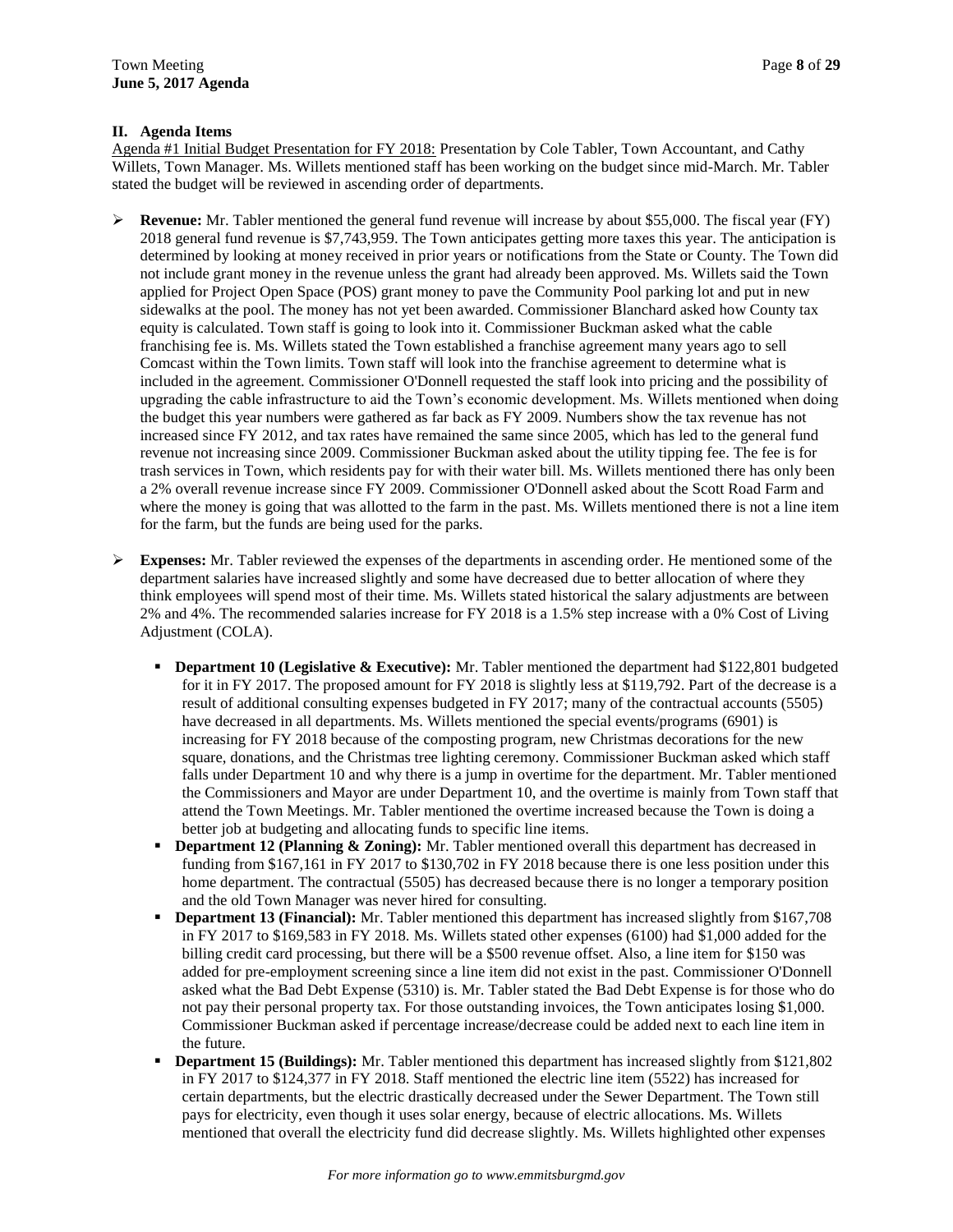(6100) and repairs and maintenance (6200) by showing what items composed the sum of the line item. Ms. Willets mentioned these allocations are based off historical data and the need for upcoming repairs and maintenance. Commissioner O'Donnell asked why the advertising budget (5311) decreased. Ms. Willets specified the advertising is for gym use and contractual work.

- **Department 20 (Public Safety Police):** Mr. Tabler mentioned overall this department has increased in funding from \$247,950 in FY 2017 to \$272,041 in FY 2018 because the Town is paying more for 2 deputies contracted by the Sheriff's Office. Ms. Willets stated the Town had 3 deputies, but cut the staffing back to 2 deputies in the past. The cost dropped for a few years and now it's going back up.
- **Department 21 (Public Safety Fire & Rescue):** Mr. Tabler mentioned the only line item under this department is donations (6902), which is composed of a \$3,000 donation to the Vigilant Hose and the Emmitsburg Ambulance Company.
- **Department 22 (Other Public Safety):** Mr. Tabler stated this department has increased from \$6,495 in FY 2017 to \$6,670 due in FY 2018 as a result of repairs and maintenance (6200) increasing \$175. Ms. Willets added that this line item is for the Town's emergency warning system and it's the first contract increase in 7 years.

*Note*: Commissioner Sweeney arrived at 8:25pm.

- **Department 30 (Public Works Streets):** Mr. Tabler noted this department increased from \$355,492 in FY 2017 to \$363,342 in FY 2018. He pointed out contractual (5505) has decreased under this department to \$22,480. The contractual line item is mainly composed of snow removal funds. Town staff has looked at the average snow removal expense from the past seven years and has determined FY 2018 may have more snow based on past trends. Any excess funding can be transferred elsewhere if it is not used. Commissioner Buckman asked what staff is included under this department and what the overtime is from. Ms. Willets responded the staff included under this department is the Director of Public Works, 2 full time Public Works employees, and a part time employee. The overtime is a combination of snow removal, road closures, and other unexpected events. Commissioner Buckman asked why the communication (5304) line item increased. Ms. Willets explained the communications line item is composed of half the Director of Public Works cell phone because he is on call 24/7, half of the parking enforcement cell phone, internet at 22 East Main Street for email capability, the Verizon phone lines at 22 East Main Street, and a portion of the Town radio system. Ms. Willets added internet charges increased the line item for this coming fiscal year but cost was recovered elsewhere. Commissioner Buckman asked what the street light upkeep (6200) fund is for. Ms. Willets explained the \$25,000 in the fund is for poles, fixtures, and bulbs. Ms. Willets added that the Town has lost 3 lights in the past few weeks. Street lights cost about \$2,500 to replace and they are often broken by cars/trucks crashing into them and salt rusting the base. Town staff is looking for grants to replace the lights. Commissioner O'Donnell asked if \$25,000 is enough. To date the Town has spent a little over \$17,000 on light poles. Broken poles are replaced with new bases. The \$25,000 was recommended by the Director of Public Works. If the driver is caught, insurance can cover the cost of the damage light poles. Commissioner O'Donnell requested an explanation of capital outlay (6600). Town staff explained capital outlay is for larger items of which the Town does not have a line item for, or a purchase that extends the life of an item. Typically the Town does not take funds out of capital outlay because there is a line item for most items. Commissioner Sweeney proposed about adding more parking meters in Town for more revenue. There was discussion over future actions to take with the Town parking meters. The Board determined to add parking meters as a future agenda item to allow staff time to gather the information. Ms. Willets highlighted the operating supplies (6110) line item to show what composed this line item. She added the recommended figures were created using historical data and recommendations from staff. Overall department 30 has a 2.2% increase from FY 2017 to FY 2018.
- **Department 31 (Refuse):** Mr. Tabler mentioned the contractual (5505) for this department has decreased. Ms. Willets mentioned the overtime in this department is for Town staff to work 2 Saturdays a month at the yard waste and recycling. Employees staff the location from 9am to 12pm for the public to drop off yard waste. Commissioner O'Donnell asked if the yard waste drop off is well utilized. Ms. Willets mentioned it is well utilized during the fall, spring, and right after Christmas, but she does not believe it is well utilized during the winter. Commissioner O'Donnell mentioned Town tipping fees could be significantly reduced if resident's composted and used the yard waste drop off more. He would like the Town to start advertising waste reduction methods more. He asked if the Town charges for recycling. Ms. Willets stated recycling is a Frederick County program, and a person only needs to be a Frederick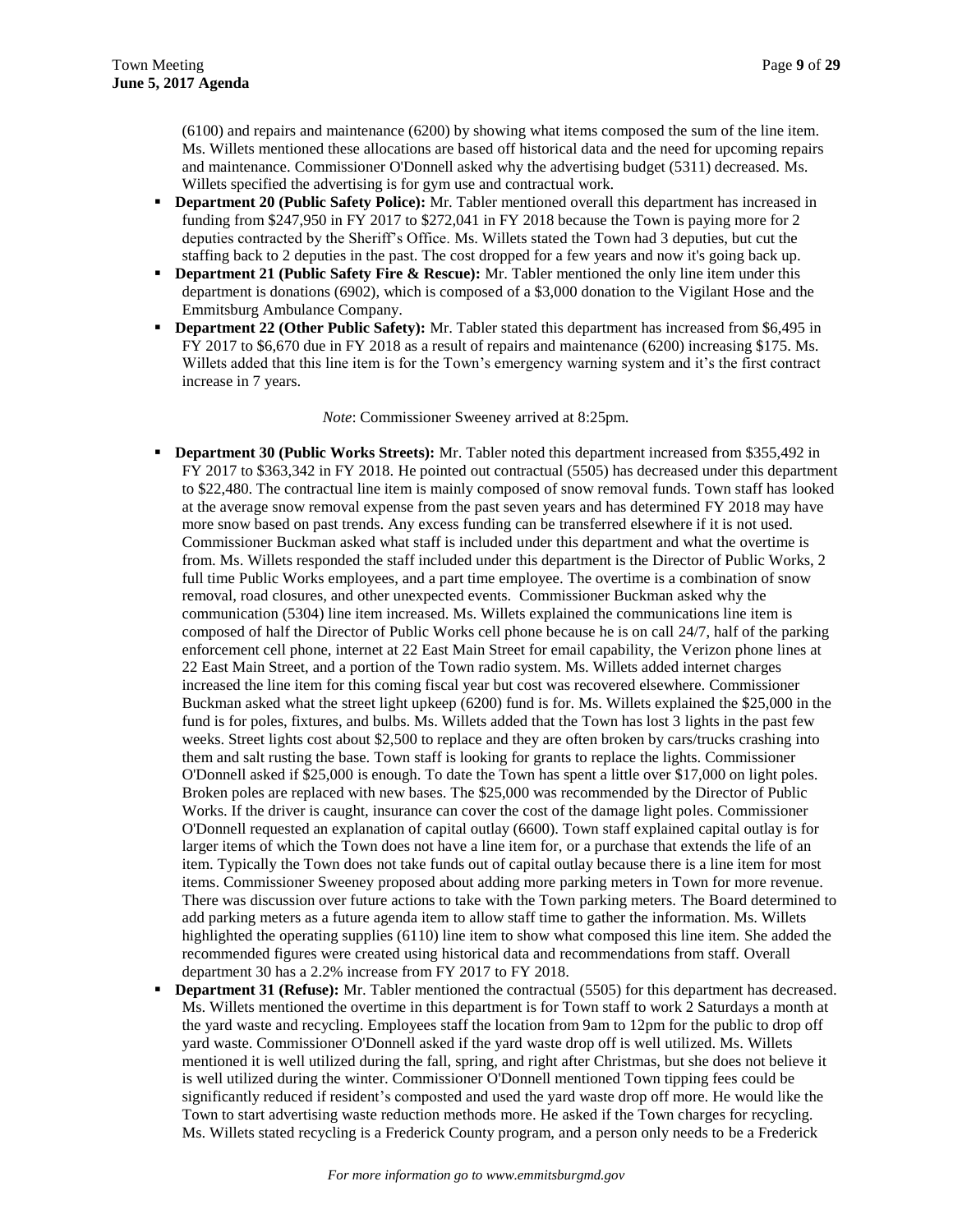County resident to take advantage of the recycling program. Recycling information is on the Town website. Businesses would have to talk to Frederick County to get recycling information. To drop off yard waste, a person only needs to show ID verifying Emmitsburg residency.

- **Department 60 (Parks):** Mr. Tabler mentioned overall this department has decreased in funding from \$184,358 in FY 2017 to \$150,769 in FY 2018 mainly because the pool is closed. Mr. Tabler highlighted a few line items: operating supplies (6110), repairs & maintenance (6200), special events & programs (6901), and donations (6902). The special events & programs features the Afterschool Club House, farmers market, community gardens, community functions and pool. The \$1,500 donation line item goes to the Community Heritage Day fireworks each year. Commissioner O'Donnell asked if the pool fund factored in later hours. Ms. Willets replied that pool lighting will not be completed this year. Commissioner Buckman asked about the overtime for department 60. Ms. Willets explained the overtime in this department is for Town staff to work the pool parties, unexpected park bathroom repairs, and other unexpected events. Mr. Tabler clarified that staff didn't have a change in hours worked; it's just better budgeting for FY 2018. Commissioner O'Donnell asked where the overtime funds came from in the past. Town staff responded each department is looked at separately and Town staff is trying to be more accurate with budgeting and where funds are coming from.
- **Department 70 (Debt Service):** Mr. Tabler mentioned this department is composed of loans from items in the past, and the numbers come directly from the loan statements. GO stands for general obligation. The Board requested a list of loans that the Town has by the next Town Meeting. Commissioner Sweeney revisited Department 60 and the special events line item. The Board discussion adding more money to the special events line item to encourage more attendance. The Board requested more funding to the special events & programs (6901) line item under Department 60.
- **FY 2018 Capital Projects Fund Transfers:** Mr. Tabler mentioned this fund is the excess FY 2017 revenue that can be applied to upcoming capital projects. For FY 2018 there is \$218,341 available for transfer. Ms. Willets explained the Town expenses have increased 9% overall since FY 2009, or about 1% each year. Town staff is working more efficiently with more expenses and less revenue. For capital projects, Town staff recommends the following interfund transfers for FY 2018:
	- *\$10,000 to Department 12*: Geographic Information System (GIS) for sewer/water mapping
	- *\$4,000 to Department 15*: Christ Community Church (aka UpCounty) for maintenance
	- *\$14,000 to Department 15:* 22 East Main Street for water proofing and black mold removal
	- *\$45,000 to Department 30*: Vehicles fund to replace the Town car. Ms. Willets mentioned this transfer is made yearly. The Town car, a 2002 Ford Escort with about 90,000 miles, is the next vehicle that needs to be replaced. Other vehicles that need replacement soon are the mini dump truck (about \$55,000), the backhoe, and the dump truck because these vehicles are very aged. The Town will sell and trade whatever vehicles they can for money.
	- *\$1,300 to Department 30*: Square maintenance (beautification) once the square is complete.
	- *\$44,754 to Department 30:* Paving budget for curbs, gutters, sidewalks, and roads.
	- \$15,000 *to Department 30:* Salt shed for the WWTP.
	- *\$79,644 to Department 60*: Pool fund for lighting, electrical work, a diving board, and \$16,000 just in case something else comes up during construction.
	- *\$4,643 to Department 60*: Dog Park fund because the clearing bids came in higher than expected. Ms. Willets explained when the grant was originally submitted estimates were not thoroughly collected to get an idea of pricing.

Commissioner O'Donnell asked about Department 30, Town Square Construction Drawings (372), and if the drawings were included in the funding by the State Highway Administration. Ms. Willets mentioned this money was related to the square, and it came from a grant. Commissioner O'Donnell asked about Town Square Reserve for the Future (373) and if the Town anticipates spending the money over the course of the project. Ms. Willets explained the Town will spend the money during the course of the project and the anticipated completion date in June 2018. The sidewalks projects should be started June 2017. Commissioner O'Donnell asked if there was a priority plan for areas needing paving in Town. Ms. Willets mentioned the Public Works Director has a plan, and in FY 2017 there was some unexpected paving that was needed, which is why the fund was negative.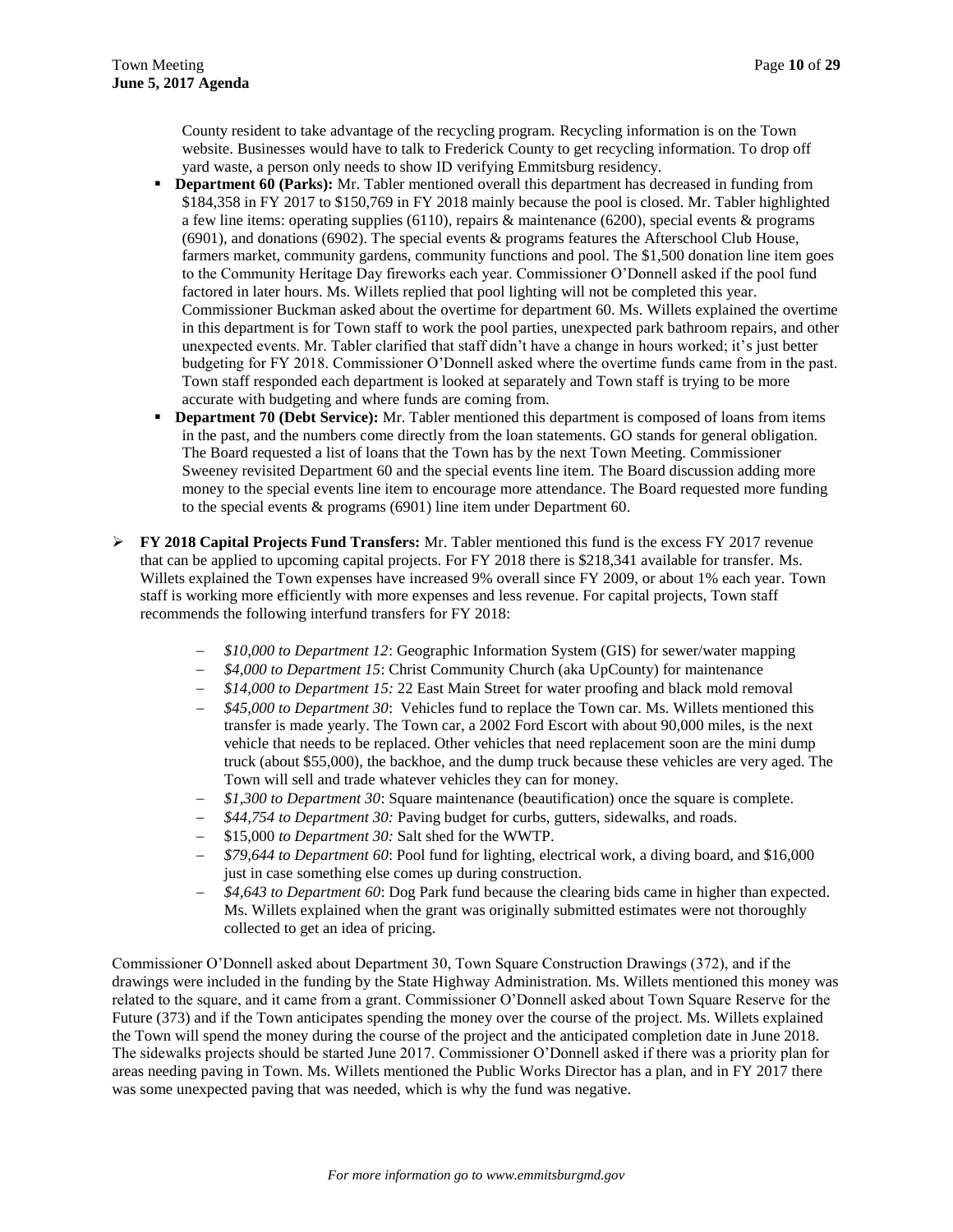Capital Projects (aka Fund 2): Proposed Internal Increases totaling \$48,787

- *\$43,000 to Department 30*: Curbs, Gutters, Sidewalks, and Roads
- *\$2,131 to Department 15:* 140 South Seton Ave.
- *\$356 to Department 60*: Pool
- *\$1,300 to Department 60:* Ball Fields Upkeep
- *\$2,000 to Department 60*: Dog Park

Capital Projects (aka Fund 2): Proposed Internal Decreases totaling \$48,787

- *\$40,000 from Department 30*: Impact Fees
- *\$4,000 from Department 22*: Other Public Safety
- *\$3,000 from Department 30*: Jamison Street, North School Lane, and West North Avenue
- *\$1,300 from Department 60*: Equipment Upgrade for Ball Fields
- *\$356 from Department 60*: Splash Park is no longer needed (project complete).
- *\$131 from Department 15*: Solar Fields is no longer needed (project complete).

Ms. Willets mentioned that some of these line items have not had any activity, so the money was transferred to a line item with more activity and need.

- **Department 40 (Water):** Mr. Tabler mentioned overall this department has decreased in funding from \$555,510 in FY 2017 to \$510,000 in FY 2018 because some of the larger water consumers have reduced their consumption. In addition, the overall water consumption of the Town has decreased. Expense wise, Town staff highlighted the computer (5302) line item, which has almost doubled, because the Water Plant is in need of a new computer system (\$5,000) and a few other smaller items. Mr. Tabler highlighted the insurance, liability & property (5308) line item. He mentioned in general the insurance amounts have decreased for most of the departments. Town staff also highlighted the contractual, which is composed of such items as the algae control system (\$13,000) and leak detection specialist (\$10,500) that will help reduce water loss and overtime. Operating supplies (6110) was highlighted to include larger items such as replacing 100 of 300 old water meters in Town (\$25,000) and water use from Mount St. Mary's (\$12,500). New meters are needed to ensure accurate billing. A 3 year plan has been implemented to replace all 300 of the remaining old water meters. Commissioner O'Donnell asked staff to notify residents that if they receive a new meter, their water bill may decrease slightly. Ms. Willets explained staff over estimated on chemicals (6150) incase the LG Sonic Algae Control system does work as planned. Next, repairs & maintenance (6200) was highlighted to include larger items such as lines and piping (\$10,000), 2 new chlorinators (\$7,000), and socks for DE filters (\$3,500). Lastly, Town staff reviewed the depreciation (8001) line item. Town staff recommends recognizing depreciation as part of the audited FY financial statement, but not as part of the budgeting process for several reasons: depreciation being a non-cash item, audited statements showing non-cash loss, and because the typical practice (according to auditors and other municipalities) is to not recognize it as part of the budget. Also, in prior FY years, the Town did not recognize additional revenues related to WWTP construction and the net build up of fund equity. Mr. Tabler summarized the Water Departments revenue is \$510,000, fund expenses are \$529,443, and there is a net income loss of \$19,443. Ms. Willets added there has been a loss in water since FY 2009, and this year the loss is smaller than it typically is.
- **Department 50 (Sewer):** Mr. Tabler mentioned the total revenue has slightly increased from \$987,900 in FY 2017 to \$1,000,500 in FY 2018. Town staff highlighted the utility charges (4431) and misc revenue (4500) line items. The Town receives \$80,000 in revenue for the WWTP lagoon storage contract. Commissioner Sweeney asked about the tap fees for Seton Center. The fees will go into the water and sewer revenue when it is received. In regards to expenses, Town staff highlighted several expense line items: computers (5302), legal fees (5501), contractual (5505), electric (5522), operating supplies (6110), chemicals (6150), and repairs & maintenance (6200). Ms. Willets explained legal fees (5501) had to be increased because of issues over a pipe at the new WWTP. The Board requested Town staff provide an update at a later meeting regarding the piping. For contractual, \$16,000 is allotted to labs and \$10,000 for sludge removal to the County landfill. Ms. Tabler mentioned most of the repairs & maintenance goes towards the WWTP. Mr. Tabler will provide the Board with a list of loans at the next meeting. In summary, the Sewer Departments revenue is \$1,000,500, fund expenses are \$659,399, and there is a net income loss of \$341,101. Commissioner Sweeney asked what the vacation expense line item is. Mr. Tabler explained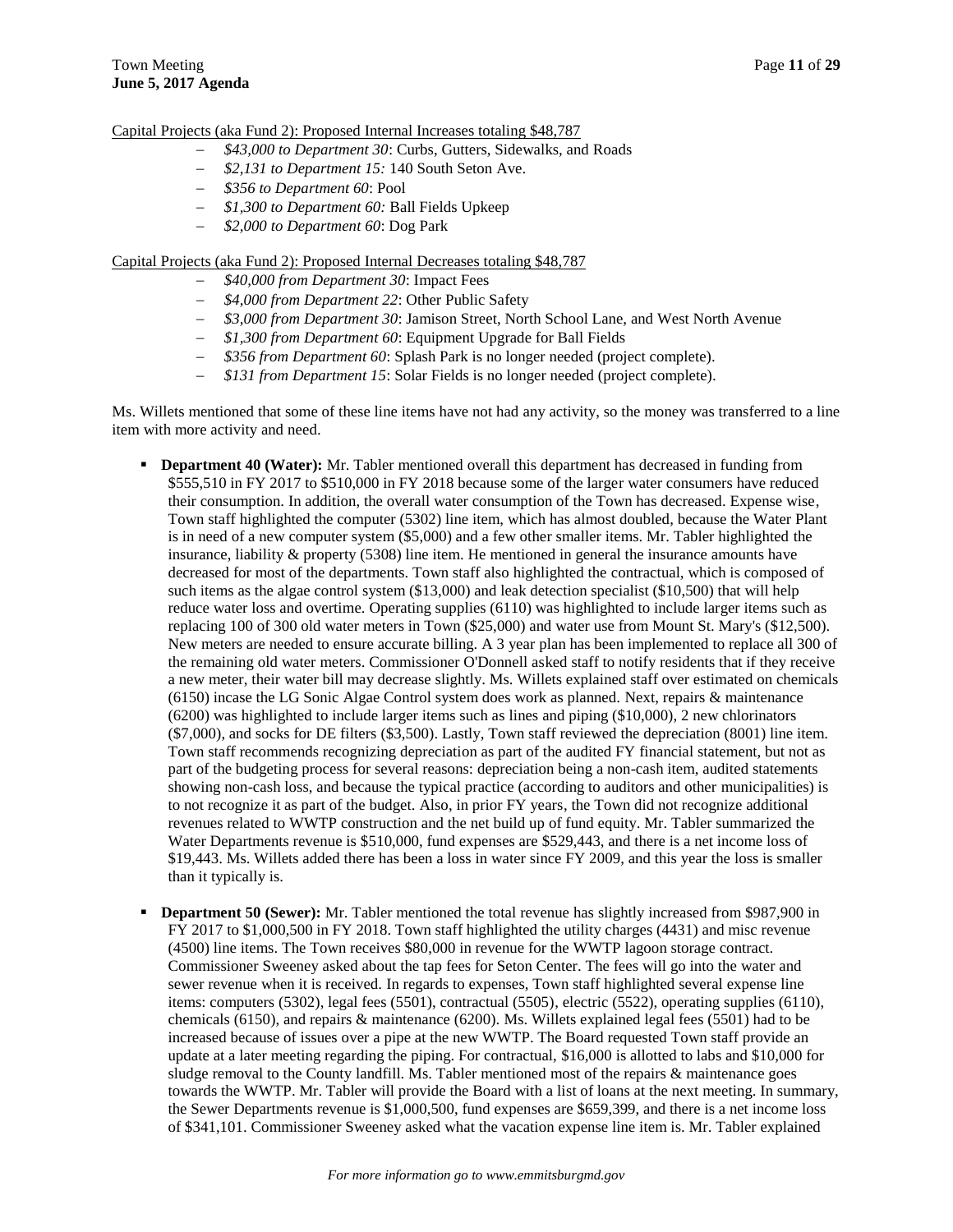the Town must have an accrual of funds just in case an employee decides to quit on the last day of the year. Ms. Willets clarified that new hires have a limit on vacation accrual, but older staff members are not under the new policy. Older staff was hired under certain conditions and the vacation needs to be bought out.

 **Water & Sewer Future Infrastructure Projects:** Ms. Willets explained the importance of having a solid water and sewer infrastructure. Upon speaking with Town staff, these are the recommended actions. The Town would like to remove the mountain water line because of the water, time, and monetary loss it is causing. The line would be removed in 2 phases. First, drilling 4 new wells for the only 4 houses connected to the line (\$30,000). Second, tie the MSM line into the 8 inch line (\$15,000). Another project staff would like to pursue is Rip Rap Rainbow Lake because the lake is eroding in numerous places (\$10,000 per year). Sewer line repairs are needed on Irishtown Road (\$36,400- 910 linear ft) and South Seton Ave (\$63,000- 1,400 linear ft). Commissioner Sweeney asked about the line repairs and what the work entailed. Ms. Willets will need to gather the information, but the project would have to have to be approved by the board before the work can begin. Other projects staff would like to pursue is to pump out the backwash reservoir at the Water Plant because it's almost to capacity (\$20,000), several pumps at the pump station needs to be repaired/rebuilt (\$10,000), a new storage shed is needed at the WWTP for vehicles/equipment (\$15,000), the lab roof at the old WWTP needs replacement because it 35 years old and leaking (\$8,500), and the WWTP garage roof needs replacement (\$4,300). Ms. Willets stated these items would be brought back to the board for final approval as they occur, and not all of them would be completed this coming fiscal year.

**Electric Budget:** Mr. Tabler mentioned staff anticipates the electric budget will be right where budgeted, and staff anticipates the actual cost of electric will be slightly less than FY 2017. Commissioner Sweeney asked why the electric budget is slightly more for Department 30. Mr. Tabler explained the expenses aren't changing, but the allocation of the funds is more exact. Ms. Willets explained the Town buys solar at a higher rate than what the Town sells it back for, but what the Town pays on the Potomac Edison bills (with the reduced line items and kWh hours) and the UGI bills determines the allocations. The budget projects that the Town would be paying more without the solar fields, and commercial rates are different than residential rates. The Town is constantly looking for grants to save on electricity. Ms. Willets also explained Powestar has helped the Town saving 56% over a 6 month period at the Pump Station.

**Insurance:** Insurance rates have almost doubled, but Terri Ray, Office Manager for the Town, was able to find cheaper insurance options to reduce the cost of insurance for FY 2018. Ms. Ray's efforts have resulted in a 29% decrease for the FY 2018 insurance budget, which includes property, general liability, and auto insurance. Workman's Compensation rates have remained steady.

Commissioner O'Donnell asked why the sewer contractual has significantly reduced. Ms. Willets stated the decrease was because there was no temporary position, no staff consultant (Mr. Dave Haller), and there is no more monitoring of well/streams related to the outfall. Town staff asked the Board to email with any questions so the information can be collected for the next Town Meeting. Commissioner O'Donnell added any questions should only go to one staff member, who will then direct the email to the appropriate person; any responses to questions should be directed to all Commissioners.

#### **Set Agenda Items for June 5, 2017 Town Meeting**

- 1. FY 2018 Budget for Consideration
- 2. Salary Chart Adoption for Consideration
- 3. Revisit the Recreational Trail Program Grant Offer

#### **III. Sign Approved Text Amendments And/Or Resolutions**

**IV. Adjournment:** With no further business, the May 15, 2017 Town Meeting was adjourned at 10:28 p.m. EST.

Respectfully submitted,

LO

Madeline Shaw Town Clerk

Approved: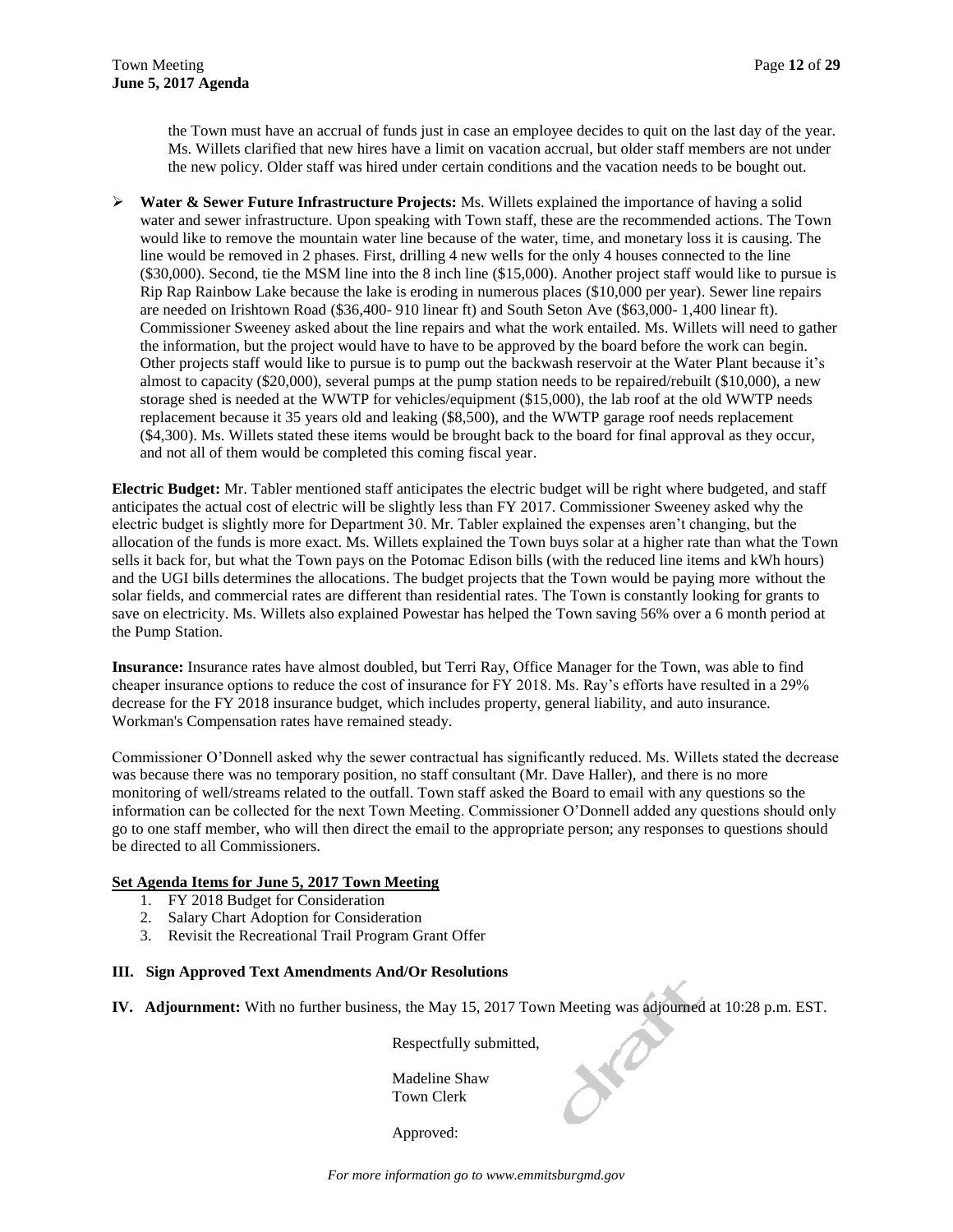**B. POLICE REPORT:** Presentation by deputies at the Town Meeting.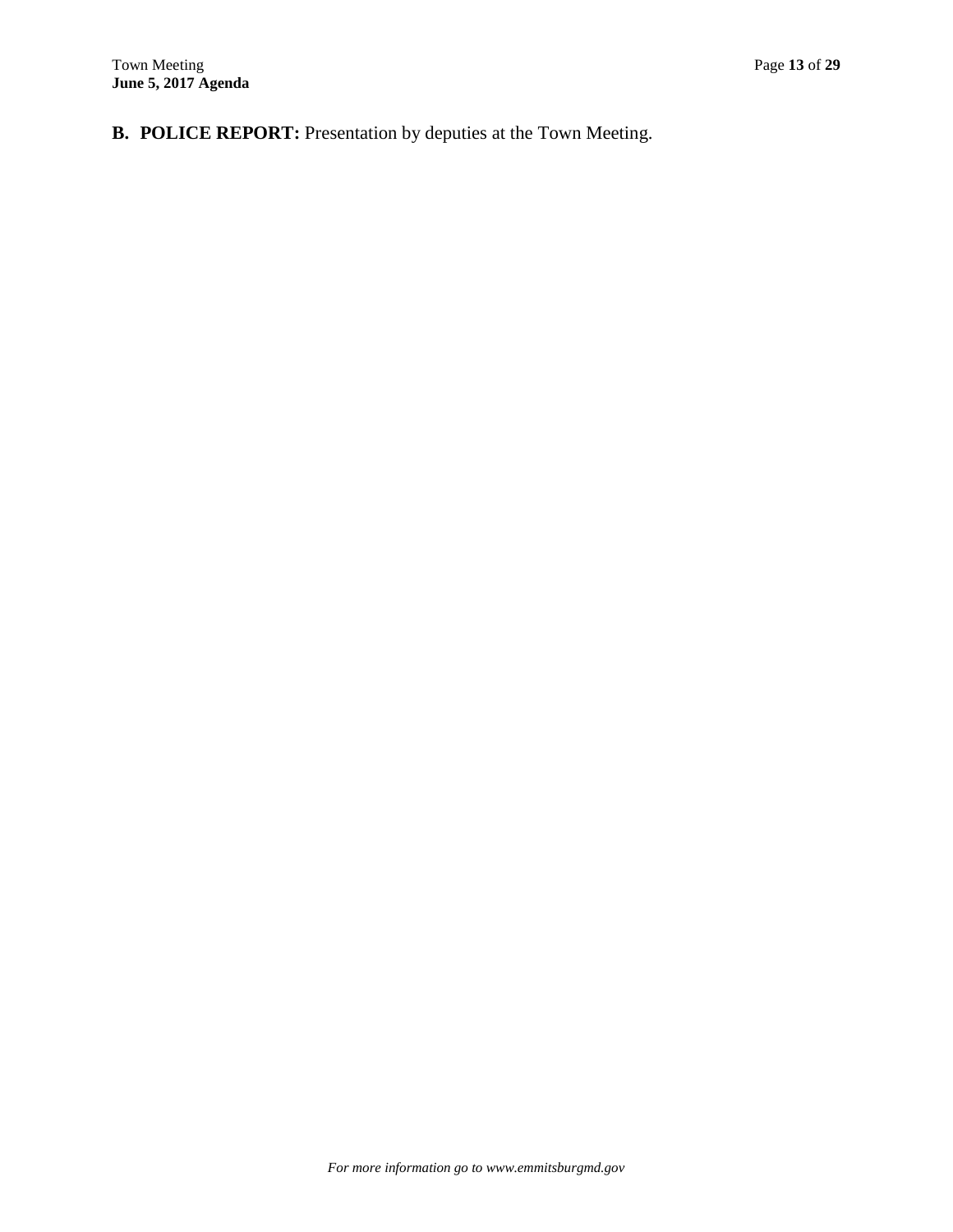# **C. TOWN MANAGER'S REPORT**

## **Town Manager's Report April 2017 Prepared by Cathy Willets**

## Streets:

- Staff conducted inventory of "bad" street light poles and fixtures on East & West Main Street.
- Contractor blacktopped 10" water leak patch across from 314 South Seton Ave.
- Staff cold patched pothole on Potomac Avenue.

## Parks:

- Staff mowed, trimmed and weed killed in parks.
- Staff worked on ball fields in Community and Memorial Park.
- Staff worked and repaired ball field #1 in Community Park. Replaced the old bases, pitcher's mound, and home plate. Restored the field to a 60/90 ball field. Drug grass off, put ball field mix on field, spike drug and flat dragged infield.
- Staff pulled weeds and rotor tilled Community Park garden plots.
- Staff trimmed tree by bike rack at ball field #3 in Community Park.
- Staff put new center post in east side of dug out at ball field #6.
- Staff applied lawn aid as well as weed and fee to ball fields in Community and Memorial parks.

## Water:

- Rainbow Lake is at the spillway level (normal is 16.6 feet).
- The roughing filters are being backwashed one to two times a day and the DE filters are being done two times per week.
- Our wells are now on average 31.25' below their May 2011 levels . \*\*The wells gained 5.5' in the month of April
- Water production and consumption. We produced an average of 293,693 GPD. We consumed an average of 275,142 GPD.

The difference is "Backwash Water" ... (9.5%).

We purchased 367,600 gallons of water from MSM this month.

- o 41.3% of this water came from wells.
- o 4.2% of this water came from Mt. St. Mary's.
- $\circ$  54.5% of this water came from Rainbow Lake.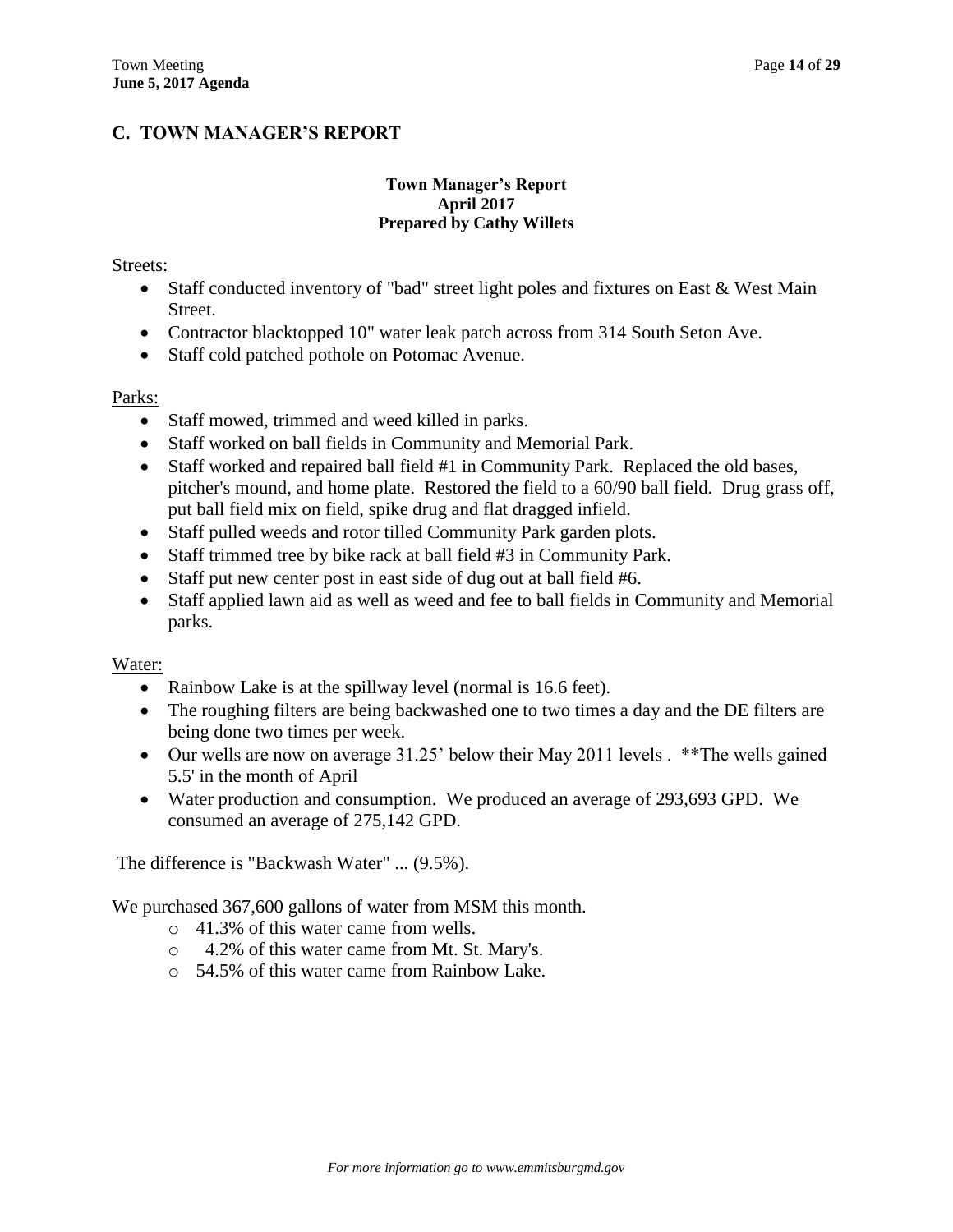## Wastewater:

- We received about 5.0" of precipitation this month (the average is 3.9").
	- o We have a precipitation **DEFICIT** of 2.34" over the last six months. The average precipitation for the period from November1 through April 30 is 20.84". We have received 18.5" for that period.
- Wastewater Treatment:
	- o We treated an average of 588,000 GPD (consumed 275,142 GPD) which means that 52% of the wastewater treated this month was "wild water".
	- o We had no spills of untreated sewerage in the month of April.
	- o We exceeded the plant's design capacity five times in the month of April.

| 04/01 855,000 GPD | 04/06 1,909,000 GPD 04/07 1,011,000 |  |
|-------------------|-------------------------------------|--|
| 04/20 770,000 GPD | 04/21 791,000 GPD                   |  |

**Trash:** Trash pickup will remain Mondays for the remainder of the month of June.

## **Meetings Attended:**

- 04/01 Met with Mayor to review the Agenda
- 04/01 Attended Town Meeting
- 04/05 Met with Town Planner to review projects
- 04/05 Met with Mayor
- 04/06 Met with Town Accountant about budget process
- 04/06 Met with Mayor
- 04/11 Met with Public Works Dir., Town Planner and Town Accountant re initial budget planning
- 04/12 Met with Water & Sewer Supt., Town Clerk, and Town Accountant re initial budget planning
- 04/13 Met with Town Accountant re initial budget planning
- 04/13 Attended department head meeting
- 04/13 Conference call with 3 CQI about joining electric co-op
- 04/18 Conference call with Town Attorney, staff, and USDA re WWTP pipe issue
- 04/18 Met with Town Accountant re budget
- 04/18 Met with Commissioner Blanchard and Mayor re solar
- 04/19 Met with Mayor and Town Accountant re budget
- 04/20 Met with Mr. Snader (EOT) re lagoon storage
- 04/20 Met with staff re CIP/Fund 2 budget planning
- 04/24 Met with staff & SHA about waterline and square project
- 04/25 Met with staff for final budget review
- 04/26 Met with Town Accountant and Mayor for final budget review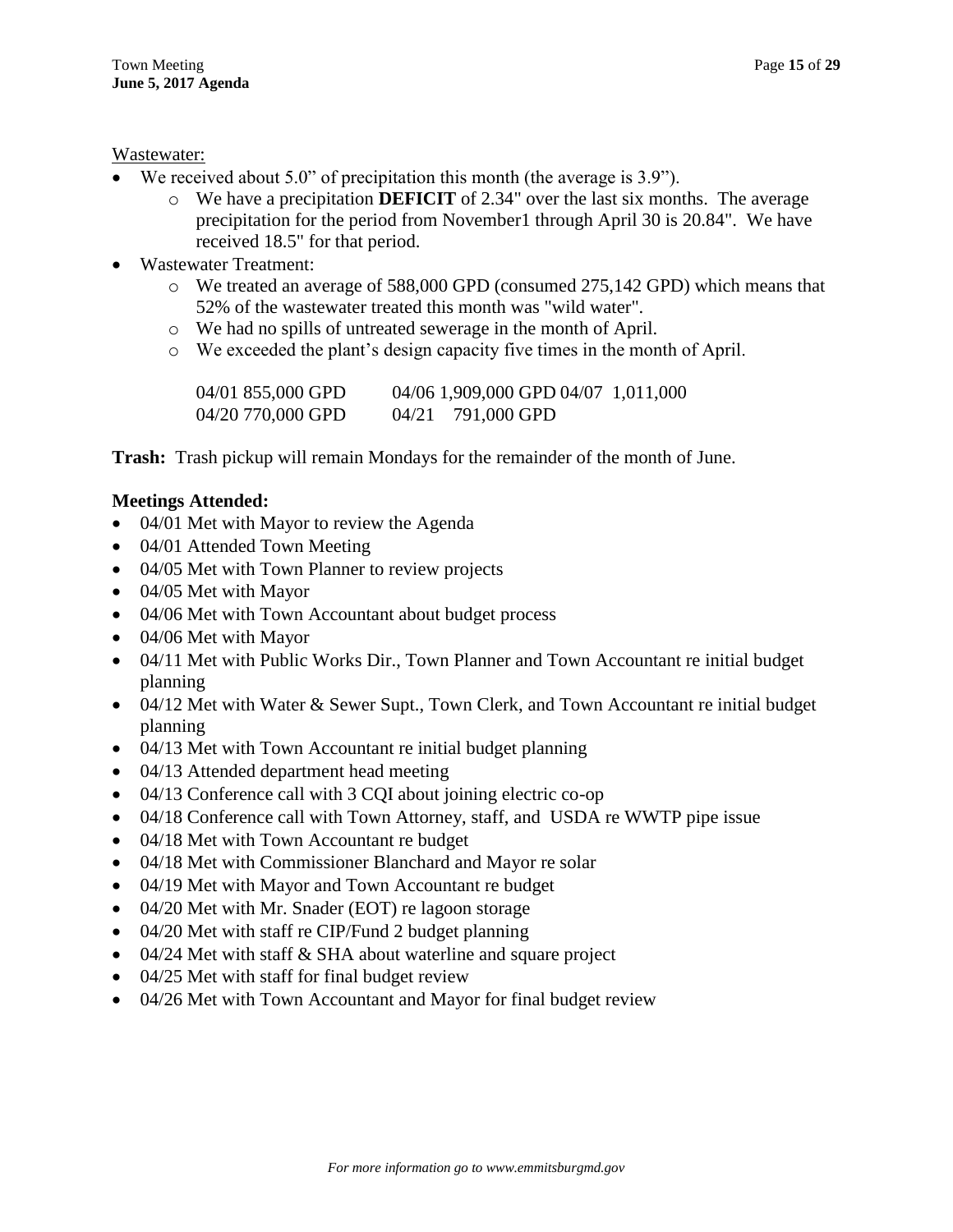## **PARKING ENFORCEMENT REPORT April 2017 Prepared by Amy Naill**

| <b>Total:</b>                        | \$1,506.98 |
|--------------------------------------|------------|
|                                      |            |
| <b>Funerals</b>                      | 1          |
| <b>Parking Ticket Money</b>          | \$485.00   |
| Meter Bag Rental                     | \$14.00    |
| <b>Parking Permits</b>               |            |
| <b>Meter Money</b>                   | \$1,007.98 |
| Left Side Parking                    | 1          |
| <b>Other Violation</b>               |            |
| <b>Failure to Park between Lines</b> |            |
| Parked on Highway                    |            |
| Parked by Fire Hydrant               |            |
| Parked Blocking Road                 |            |
| Parked on Sidewalk                   |            |
| Parked in Crosswalk                  |            |
| <b>Restricted Parking Zone</b>       | 1          |
| <b>Overtime Parking</b>              | 87         |
|                                      |            |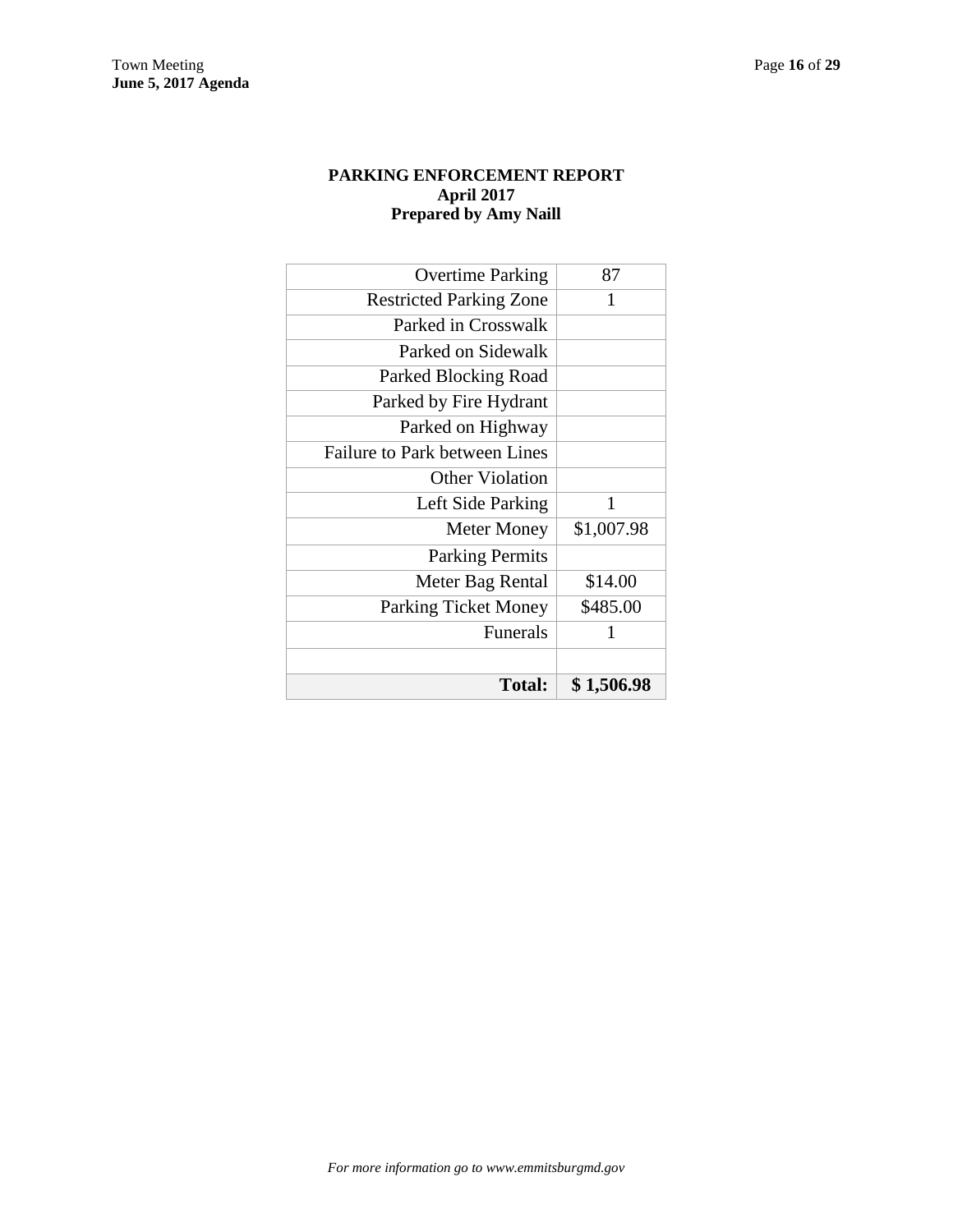# **D. TOWN PLANNER'S REPORT**

## **Town Planner's Report April 2017 Prepared by Sue Cipperly, AICP**

- 1. Attended Planning Commission meeting on April 24, 2017.
- 2. **Flat Run Bridge:** Coordinated with State Highway Administration (SHA) re meetings, questions. Met with contractors, town staff, SHA for progress meetings. Kept affected businesses informed of any work related to sewer line.
- 3. **Sidewalk Project:** Met with town staff, SHA, and contractors in Emmitsburg 4/24/17. Attended District 7 meeting with contractors, SHA in Buckeystown 4/25/17. Assisted with addresses for right-of-entry letters sent by SHA and town.
- 4. **Community Legacy:** Arranged April 12 meeting and prepared info packets for CL Work Group. Discussed amending Sustainable Communities Area boundary and approved application submitted by 25 W. Main St. (Vigilant Hose) to paint trim and replace older portion of roof. Follow-up administrative items on projects with DHCD.
- 5. **Sustainable Communities program:** Prepared resolution for Town Board regarding expansion of Sustainable Communities Area, and renewal of designation as Sustainable Community, for consideration at May 1 Town Meeting.
- 6. **Dog Park:** Discussed dog park site with Penn Forestry relative to reforestation requirements, etc. It does not meet the definition of a forest, so no forestation plan is required.
- 7. Provided information to interested parties regarding Southgate permits and tap fees. Current owner of the remaining 7 lots is selling them.
- 8. Created address for property on Creekside Drive at the request of owner. Notified all parties specified by Frederick County.
- 9. Enforcement -- letters regarding various activity without permits, open burning, etc.
- 10. Permits for decks, fences, roofs, basement renovation.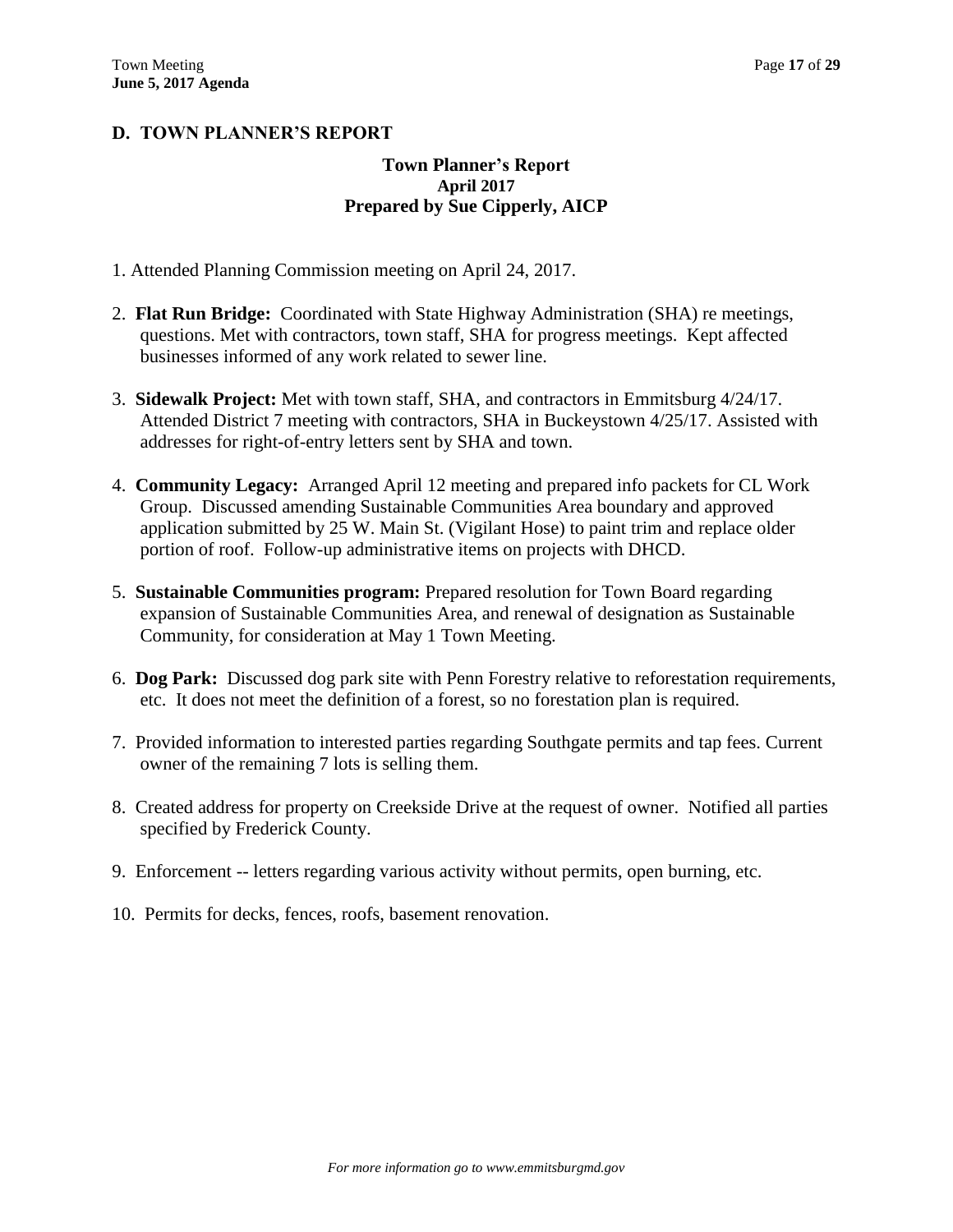# **E. COMMISSIONER COMMENTS**

# **F. MAYOR COMMENTS**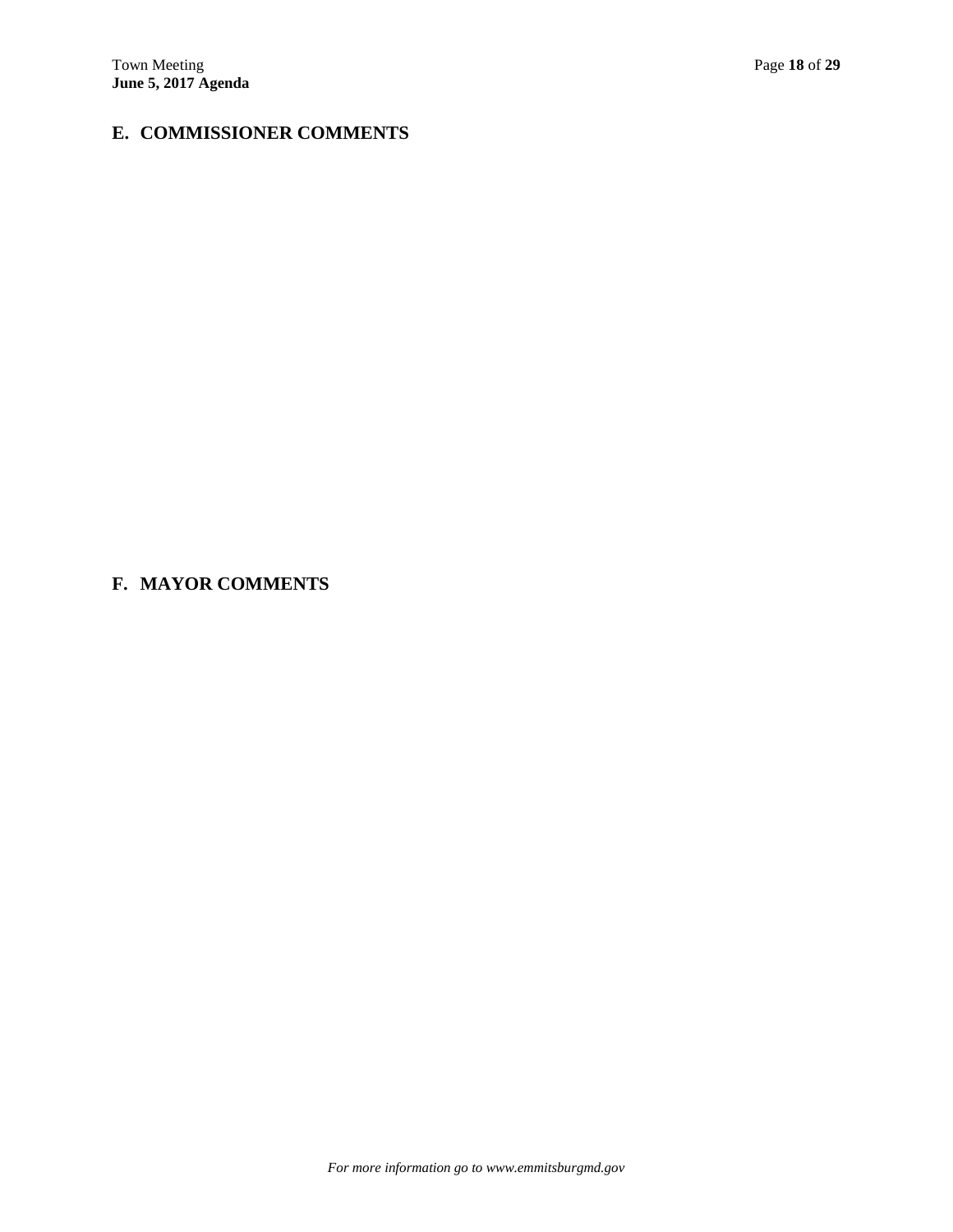# **G. PUBLIC COMMENTS**

# **H. ADMINISTRATIVE BUSINESS**

**I. GUEST SPEAKER:** Michelle Mills, Auditor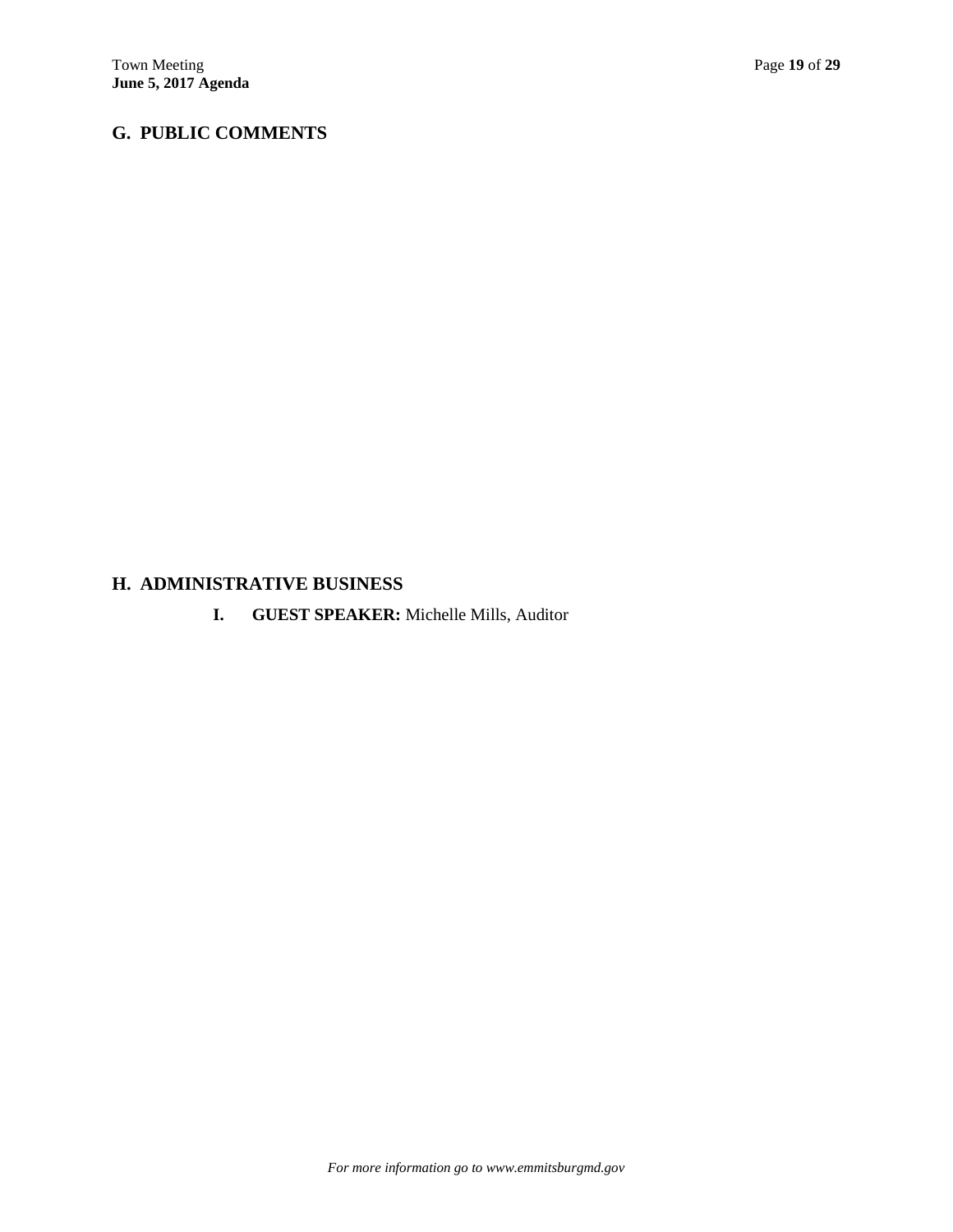## **I. CONSENT AGENDA**

# **I. Citizens Advisory Committee (2-year term)**

Michael Hillman has withdrawn from the Citizens Advisory Committee Term: 06/15/2017 to 06/15/2019

# **J. TREASURER REPORT**

# **Town of Emmitsburg CASH ACTIVITY as of May 31, 2017**

| \$4,672,992 | Cash Balance May 1, 2017 |
|-------------|--------------------------|
| 152,991     | <b>Deposits</b>          |
| $-218,558$  | Withdrawals              |

\$4,607,425 Operating Balance Forward

| <b>Check Amount</b> | <b>Vendor Name</b>                      | <b>Description</b>                    | <b>Check Date</b> | Check # |
|---------------------|-----------------------------------------|---------------------------------------|-------------------|---------|
| \$20,561            | MD Dept of<br>Budget & Mgmt             | May 17 Health<br>Insurance            | 05.31.17          | 37101   |
| 11,586              | <b>UGI Energy</b><br><b>Services</b>    | Apr 17 Solar Field 1                  | 05.31.17          | 37107   |
| 10,951              | <b>UGI Energy</b><br><b>Services</b>    | Apr 17 Solar Field 2                  | 05.31.17          | 37107   |
| 6,579               | <b>Republic Services</b>                | May 17 Refuse<br><b>Services</b>      | 05.17.17          | 37045   |
| 5,109               | <b>Frederick County</b><br><b>DUSWM</b> | Apr 17 Tipping Fees                   | 05.09.17          | 37033   |
| 3,308               | Enviro-organic<br>Technologies          | May 17 Blue Ridge<br>Landfill         | 05.31.17          | 37095   |
| 3,000               | Emmitsburg<br>Ambulance Co              | <b>FY17 Donation</b>                  | 05.17.17          | 37051   |
| 3,000               | Vigilant Hose Co                        | FY17 Donation                         | 05.17.17          | 37068   |
| 2,300               | Catoctin Labs                           | Chemicals                             | 05.17.17          | 37047   |
| 2,265               | <b>Bank of America</b>                  | Seminars, Summer<br>Conferences, etc. | 05.09.17          | 37038   |

Ck dates 04.27.17 to 05.31.17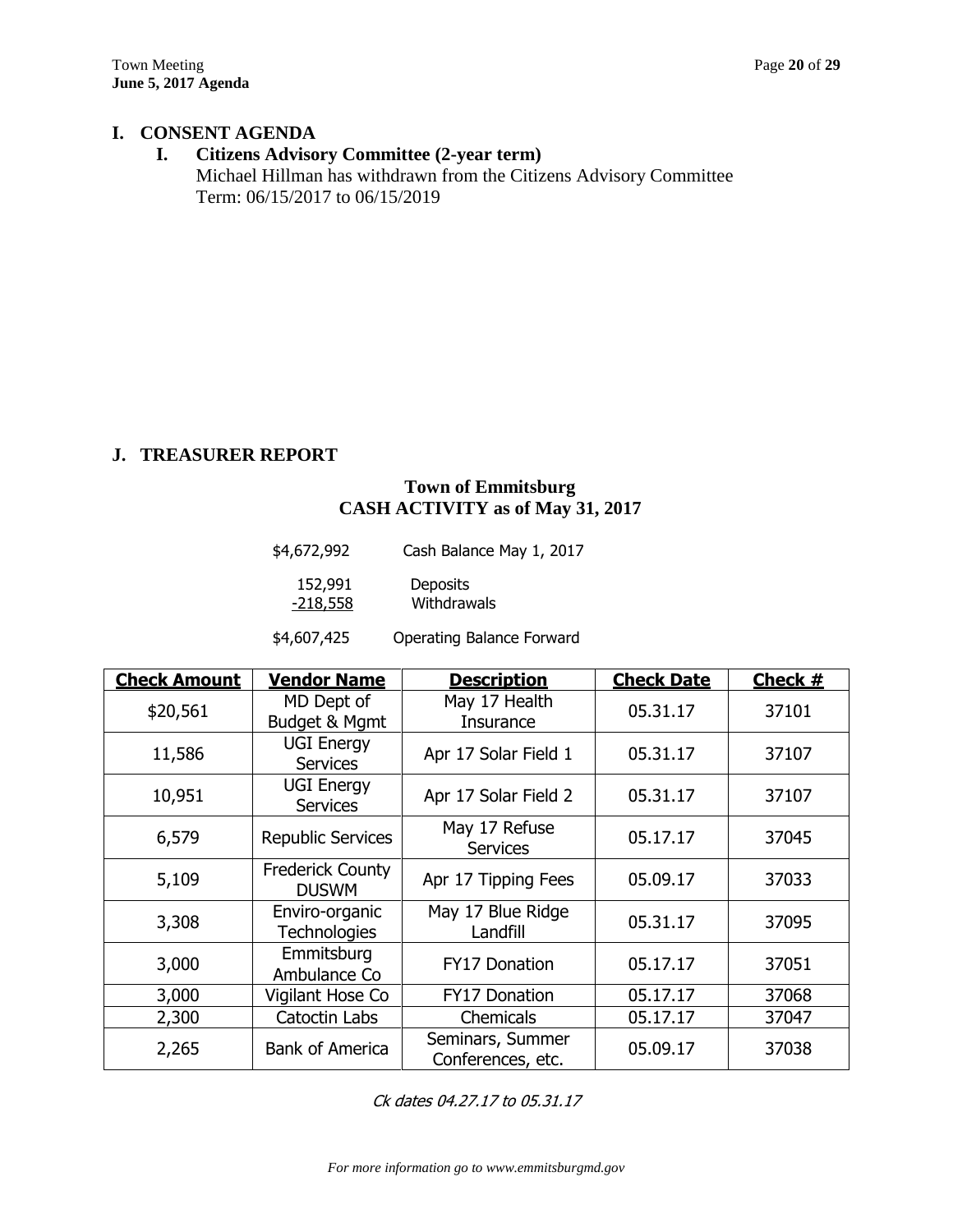# **K. PLANNING COMMISSION REPORT:** Presentation at the meeting.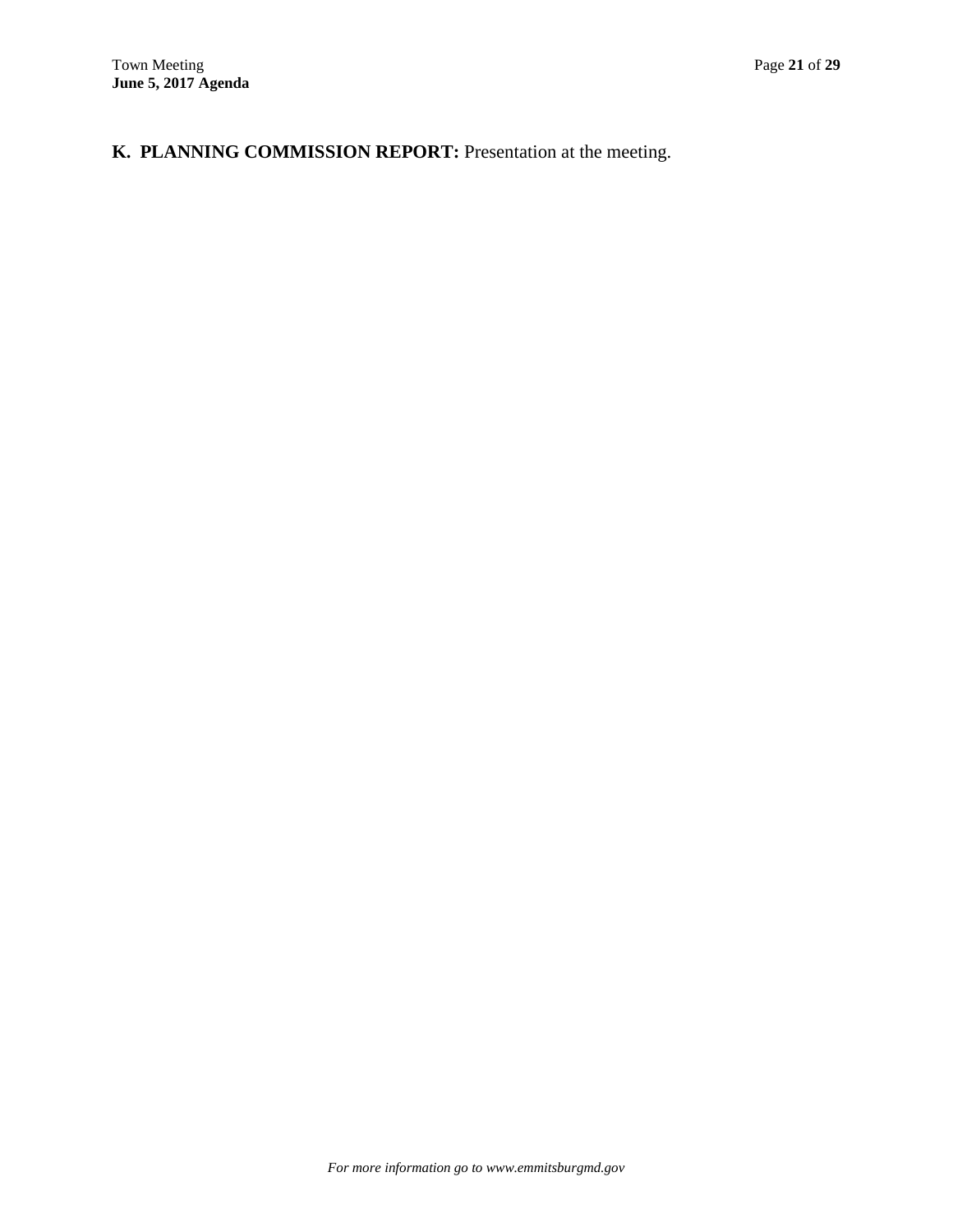## **L. AGENDA ITEMS:**

**I. FY 2018 Budget for Consideration:** Presentation by Town staff at the Town Meeting.

ORDINANCE SERIES: 2017 ORDINANCE NO. 17-02

> AN ORDINANCE TO ADOPT THE BUDGET FOR THE TOWN OF EMMITSBURG FOR THE FISCAL YEAR JULY 1, 2017 THROUGH JUNE 30, 2018

\*\*\*\*\*\*\*\*\*\*\*\*\*\*\*\*\*\*\*\*\*\*\*\*\*\*\*\*\*\*\*\*\*\*\*\*\*\*\*\*\*\*\*\*\*\*\*\*\*\*\*\*\*\*\*\*\*\*\*\*\*\*\*\*\*\*\*\*\*\*\*\*\*\*\*\*\*\*\*\*\*\*\*\*

**BE IT ENACTED AND ORDAINED** by the Mayor and Board of Commissioners of the Town of Emmitsburg, Maryland, pursuant to the authority granted to them by the laws of Maryland and by Article V in the Charter of the Town of Emmitsburg, that the "Budget" attached hereto and incorporated by reference herein, be and hereby is, adopted by and for the Town of Emmitsburg for the fiscal year 2017-2018.

**BE IT FURTHER ENACTED AND ORDAINED,** that this Ordinance shall take effect on the date on which the Mayor approves the Ordinance after passing by the Board of Commissioners or on the date on which the Board of Commissioners passes the Ordinance over the veto of the Mayor.

**PASSED** this \_\_\_\_\_\_\_ day of \_\_\_\_\_\_\_\_\_\_\_\_\_\_\_\_\_\_\_\_\_\_\_, 2017

by a vote of \_\_\_\_\_\_\_for, \_\_\_\_\_\_\_against, \_\_\_\_\_\_\_ absent, and \_\_\_\_\_\_ abstain.

## **ATTEST: EMMITSBURG BOARD OF COMMISSIONERS:**

Madeline Shaw, Town Clerk Timothy O'Donnell, President

**MAYOR**

\_\_\_\_\_\_\_\_\_\_\_\_\_\_\_\_\_\_\_\_\_\_\_\_\_\_\_ \_\_\_\_\_\_\_\_\_\_\_\_\_\_\_\_\_\_\_\_\_\_\_\_\_\_\_\_\_\_\_\_\_\_\_

\_\_\_\_\_\_\_APPROVED \_\_\_\_\_\_\_VETOED this  $\_\_\_\_\_\_\$  day of  $\_\_\_\_\_\_\_\_\_\_\$ , 2017.

> \_\_\_\_\_\_\_\_\_\_\_\_\_\_\_\_\_\_\_\_\_\_ Donald N. Briggs, Mayor

I hereby certify that the foregoing Ordinance has been posted as required by Chapter 2.04 of the Emmitsburg Municipal Code.

\_\_\_\_\_\_\_\_\_\_\_\_\_\_\_\_\_ \_\_\_\_\_\_\_\_\_\_\_\_\_\_\_\_\_\_\_\_\_\_\_\_\_\_\_\_\_\_\_

Date: Madeline Shaw, Town Clerk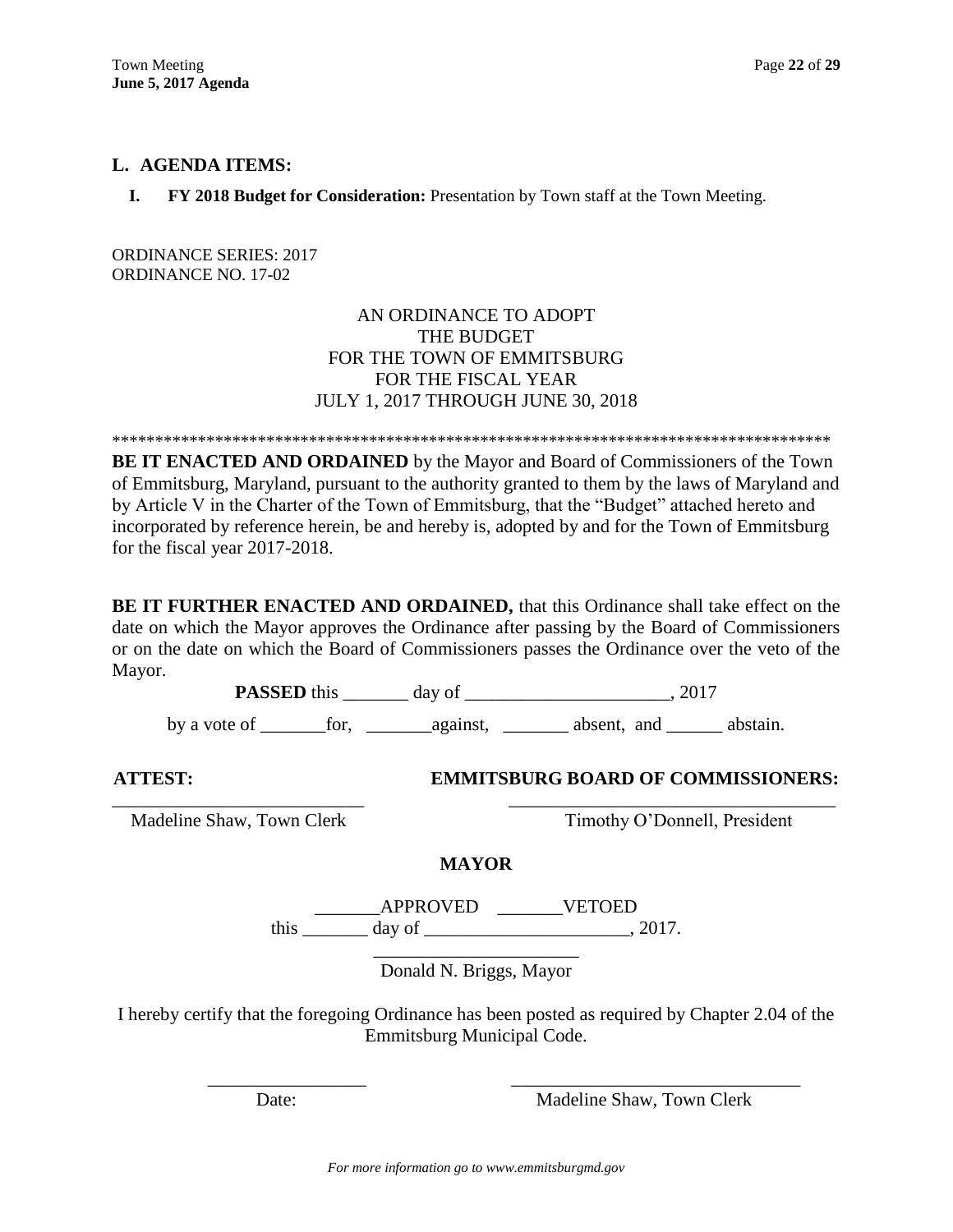## **AGENDA ITEMS CONTINUED:**

### **II. Salary Chart Adoption for Consideration:** Presentation by Town staff at the Town Meeting.

ORDINANCE SERIES: 2017 ORDINANCE NO. 17-03

# AN ORDINANCE TO AMEND TITLE 2 OF THE CODE OF EMMITSBURG ENTITLED ADMINISTRATION AND PERSONNEL

\*\*\*\*\*\*\*\*\*\*\*\*\*\*\*\*\*\*\*\*\*\*\*\*\*\*\*\*\*\*\*\*\*\*\*\*\*\*\*\*\*\*\*\*\*\*\*\*\*\*\*\*\*\*\*\*\*\*\*\*\*\*\*\*\*\*\*\*\*\*\*\*\*\*\*\*\*\*\*\*\*\*\*\*

BE IT RESOLVED, ENACTED AND ORDAINED BY THE Mayor and Board of Commissioners of the Town of Emmitsburg, Maryland that Chapters 2.50.030 of the Emmitsburg Municipal Code be amended as follows:

The amended section of this regulation reads as follows with new wording indicated in **BOLD CAPITAL** letters and deleted words in [strikeout]

CHAPTER 2.50.30 SALARY STRUCTURE

Town Of Emmitsburg Salary Structure—Fiscal Year 2011 **2018** for July 1, 2010 **2017** w/ **WITH** 0% COLA factor approved

*See following pages*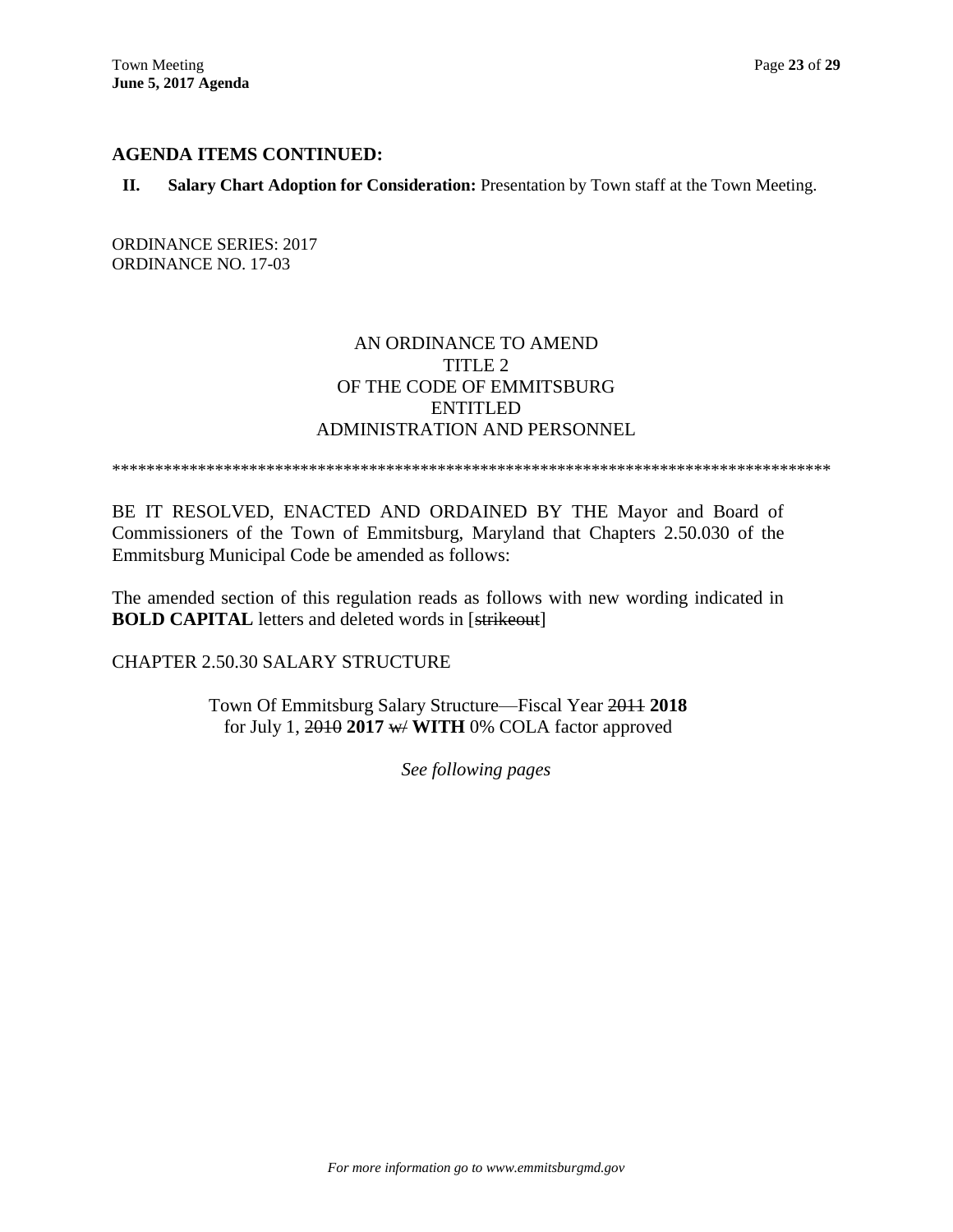# SALARY CHART (Part 1 of 4)

| <b>Position</b>                         | Grade                   |                                                |                           | 3.50%                   | 3.00%                     |
|-----------------------------------------|-------------------------|------------------------------------------------|---------------------------|-------------------------|---------------------------|
|                                         |                         |                                                | <b>Base</b>               | Step 1                  | Step 2                    |
|                                         |                         | <b>Annual Salary</b>                           | \$24,523.74               | \$25,382.07             | \$26,143.53               |
| Labors<br>(unskilled)                   | 1                       | <b>Biweekly Salary</b>                         | \$943.22                  | \$976.23                | \$1,005.52                |
|                                         |                         | <b>Hourly Rate</b>                             | \$11.79                   | \$12.20                 | \$12.57                   |
|                                         |                         | <b>Annual Salary</b>                           | \$25,879.63               | \$26,785.42             | \$27,588.98               |
|                                         | $\overline{2}$          | <b>Biweekly Salary</b>                         | \$995.37                  | \$1,030.21              | \$1,061.11                |
|                                         |                         | <b>Hourly Rate</b>                             | \$12.44                   | \$12.88                 | \$13.26                   |
|                                         |                         | <b>Annual Salary</b>                           | \$27,043.92               | \$27,990.46             | \$28,830.17               |
| <b>Water &amp; Sewer Trainee</b>        | $\overline{\mathbf{3}}$ | <b>Biweekly Salary</b>                         | \$1,040.15                | \$1,076.56              | \$1,108.85                |
|                                         |                         | <b>Hourly Rate</b>                             | \$13.00                   | \$13.46                 | \$13.86                   |
| <b>Public Works Employee</b>            |                         | <b>Annual Salary</b>                           | \$29,475.65               | \$30,507.30             | \$31,422.52               |
| <b>Water/ Sewer Operator</b>            | $\overline{\mathbf{4}}$ | <b>Biweekly Salary</b>                         | \$1,133.68                | \$1,173.36              | \$1,208.56                |
| <b>Receptionist</b>                     |                         | <b>Hourly Rate</b>                             | \$14.17                   | \$14.67                 | \$15.11                   |
|                                         |                         | <b>Annual Salary</b>                           | \$33,300.11               | \$34,465.61             | \$35,499.58               |
| <b>Office Manager</b>                   | 5                       | <b>Biweekly Salary</b>                         | \$1,280.77                | \$1,325.60              | \$1,365.37                |
|                                         |                         | <b>Hourly Rate</b>                             | \$16.01                   | \$16.57                 | \$17.07                   |
| <b>Maintenance</b>                      |                         | <b>Annual Salary</b>                           | \$38,170.97               | \$39,506.95             | \$40,692.16               |
| <b>Accounting Tech</b>                  | 6                       | <b>Biweekly Salary</b>                         | \$1,468.11                | \$1,519.50              | \$1,565.08                |
| <b>Water/ Sewer Skilled Laborer</b>     |                         | <b>Hourly Rate</b>                             | \$18.35                   | \$18.99                 | \$19.56                   |
|                                         |                         | <b>Annual Salary</b>                           | \$39,055.24               | \$40,422.17             | \$41,634.84               |
| <b>Public Works Supervisor</b>          | $\overline{7}$          | <b>Biweekly Salary</b>                         | \$1,502.12                | \$1,554.70              | \$1,601.34                |
|                                         |                         | <b>Hourly Rate</b>                             | \$18.78                   | \$19.43                 | \$20.02                   |
|                                         |                         | <b>Annual Salary</b>                           | \$42,002.81               | \$43,472.91             | \$44,777.10               |
| <b>Town Clerk</b>                       | 8                       | <b>Biweekly Salary</b>                         | \$1,615.49                | \$1,672.03              | \$1,722.20                |
|                                         |                         | <b>Hourly Rate</b>                             | \$20.19                   | \$20.90                 | \$21.53                   |
|                                         |                         | <b>Annual Salary</b>                           | \$44,950.38               | \$46,523.64             | \$47,919.35               |
| Inspector                               | 9                       | <b>Biweekly Salary</b>                         | \$1,728.86                | \$1,789.37              | \$1,843.05                |
|                                         |                         | Hourly Rate                                    | \$21.61                   | \$22.37                 | \$23.04                   |
|                                         | 10                      | <b>Annual Salary</b>                           | \$47,666.97               | \$49,335.31             | \$50,815.37               |
|                                         |                         | <b>Biweekly Salary</b>                         | \$1,833.35<br>\$22.92     | \$1,897.51<br>\$23.72   | \$1,954.44<br>\$24.43     |
| <b>Planner/ Accountant</b>              |                         | <b>Hourly Rate</b>                             |                           | $$54,2\overline{19.49}$ |                           |
| <b>Water &amp; Sewer Superintendent</b> | 11                      | <b>Annual Salary</b><br><b>Biweekly Salary</b> | \$52,385.98<br>\$2,014.85 | \$2,085.36              | \$55,846.07<br>\$2,147.93 |
| <b>Public Works Superintendent</b>      |                         | <b>Hourly Rate</b>                             | \$25.19                   | \$26.07                 | \$26.85                   |
|                                         |                         | <b>Annual Salary</b>                           | \$81,434.49               | \$84,284.70             | \$86,813.24               |
| <b>Town Manager</b>                     | 12                      | <b>Biweekly Salary</b>                         | \$3,132.10                | \$3,241.72              | \$3,338.97                |
|                                         |                         | <b>Hourly Rate</b>                             | \$39.15                   | \$40.52                 | \$41.74                   |
|                                         |                         |                                                |                           |                         |                           |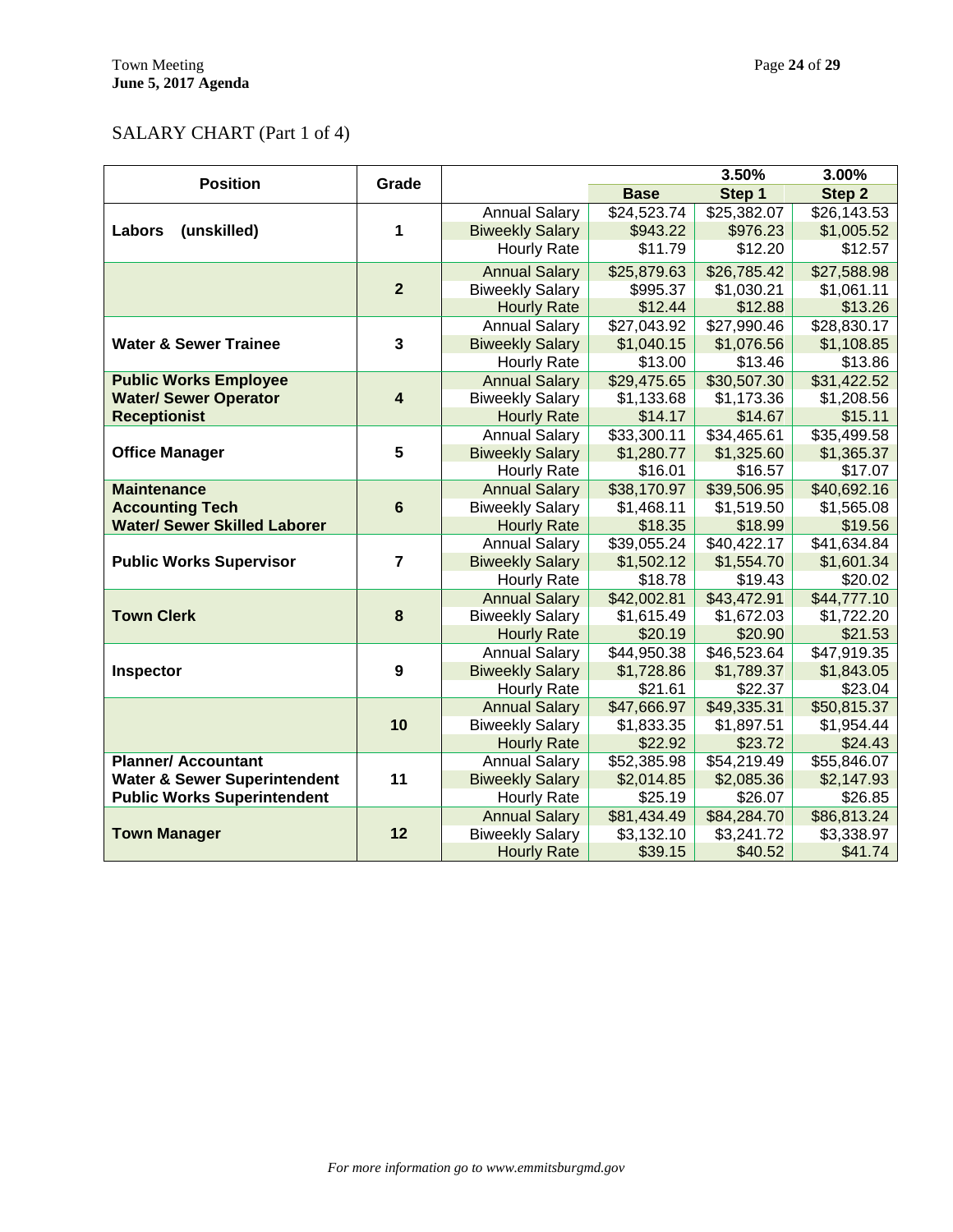# SALARY CHART CONTINUED (Part 2 of 4)

| <b>Position</b>                                                       | Grade                   |                        | 3.00%                     | 2.00%       | 2.00%                 |
|-----------------------------------------------------------------------|-------------------------|------------------------|---------------------------|-------------|-----------------------|
|                                                                       |                         |                        | Step 3                    | Step 4      | Step 5                |
|                                                                       |                         | <b>Annual Salary</b>   | \$26,927.84               | \$27,466.40 | \$28,015.72           |
| (unskilled)<br>Labors                                                 | 1                       | <b>Biweekly Salary</b> | \$1,035.69                | \$1,056.40  | \$1,077.53            |
|                                                                       |                         | <b>Hourly Rate</b>     | \$12.95                   | \$13.20     | \$13.47               |
|                                                                       |                         | <b>Annual Salary</b>   | \$28,416.65               | \$28,984.98 | \$29,564.68           |
|                                                                       | $\overline{2}$          | <b>Biweekly Salary</b> | \$1,092.95                | \$1,114.81  | \$1,137.10            |
|                                                                       |                         | <b>Hourly Rate</b>     | \$13.66                   | \$13.94     | \$14.21               |
|                                                                       |                         | <b>Annual Salary</b>   | \$29,695.08               | \$30,288.98 | \$30,894.76           |
| <b>Water &amp; Sewer Trainee</b>                                      | $\mathbf{3}$            | <b>Biweekly Salary</b> | \$1,142.12                | \$1,164.96  | \$1,188.26            |
|                                                                       |                         | <b>Hourly Rate</b>     | \$14.28                   | \$14.56     | \$14.85               |
| <b>Public Works Employee</b>                                          |                         | <b>Annual Salary</b>   | \$32,365.19               | \$33,012.50 | \$33,672.75           |
| <b>Water/ Sewer Operator</b>                                          | $\overline{\mathbf{4}}$ | <b>Biweekly Salary</b> | \$1,244.82                | \$1,269.71  | \$1,295.11            |
| <b>Receptionist</b>                                                   |                         | <b>Hourly Rate</b>     | \$15.56                   | \$15.87     | \$16.19               |
|                                                                       |                         | <b>Annual Salary</b>   | \$36,564.57               | \$37,295.86 | \$38,041.78           |
| <b>Office Manager</b>                                                 | 5                       | <b>Biweekly Salary</b> | \$1,406.33                | \$1,434.46  | \$1,463.15            |
|                                                                       |                         | <b>Hourly Rate</b>     | \$17.58                   | \$17.93     | \$18.29               |
| <b>Maintenance</b>                                                    |                         | <b>Annual Salary</b>   | \$41,912.93               | \$42,751.19 | \$43,606.21           |
| <b>Accounting Tech</b>                                                | $6\phantom{1}6$         | <b>Biweekly Salary</b> | \$1,612.04                | \$1,644.28  | \$1,677.16            |
| <b>Water/ Sewer Skilled Laborer</b>                                   |                         | <b>Hourly Rate</b>     | \$20.15                   | \$20.55     | \$20.96               |
|                                                                       |                         | <b>Annual Salary</b>   | $\overline{$42,883.88}$   | \$43,741.56 | \$44,616.39           |
| <b>Public Works Supervisor</b>                                        | $\overline{7}$          | <b>Biweekly Salary</b> | \$1,649.38                | \$1,682.37  | \$1,716.02            |
|                                                                       |                         | <b>Hourly Rate</b>     | \$20.62                   | \$21.03     | \$21.45               |
|                                                                       |                         | <b>Annual Salary</b>   | \$46,120.41               | \$47,042.82 | \$47,983.67           |
| <b>Town Clerk</b>                                                     | 8                       | <b>Biweekly Salary</b> | \$1,773.86                | \$1,809.34  | \$1,845.53            |
|                                                                       |                         | <b>Hourly Rate</b>     | \$22.17                   | \$22.62     | \$23.07               |
|                                                                       |                         | <b>Annual Salary</b>   | \$49,356.93               | \$50,344.07 | \$51,350.95           |
| Inspector                                                             | 9                       | <b>Biweekly Salary</b> | \$1,898.34                | \$1,936.31  | \$1,975.04            |
|                                                                       |                         | <b>Hourly Rate</b>     | \$23.73                   | \$24.20     | \$24.69               |
|                                                                       |                         | <b>Annual Salary</b>   | \$52,339.83               | \$53,386.63 | \$54,454.36           |
|                                                                       | 10                      | <b>Biweekly Salary</b> | \$2,013.07                | \$2,053.33  | \$2,094.40            |
|                                                                       |                         | <b>Hourly Rate</b>     | \$25.16                   | \$25.67     | \$26.18               |
| <b>Planner/ Accountant</b><br><b>Water &amp; Sewer Superintendent</b> | 11                      | <b>Annual Salary</b>   | \$57,521.46               | \$58,671.89 | \$59,845.32           |
| <b>Public Works Superintendent</b>                                    |                         | <b>Biweekly Salary</b> | \$2,212.36                | \$2,256.61  | \$2,301.74            |
|                                                                       |                         | <b>Hourly Rate</b>     | \$27.65                   | \$28.21     | \$28.77               |
|                                                                       | 12                      | <b>Annual Salary</b>   | \$89,417.64<br>\$3,439.14 | \$91,205.99 | \$93,030.11           |
| <b>Town Manager</b>                                                   |                         | <b>Biweekly Salary</b> |                           | \$3,507.92  | \$3,578.08<br>\$44.73 |
|                                                                       |                         | <b>Hourly Rate</b>     | \$42.99                   | \$43.85     |                       |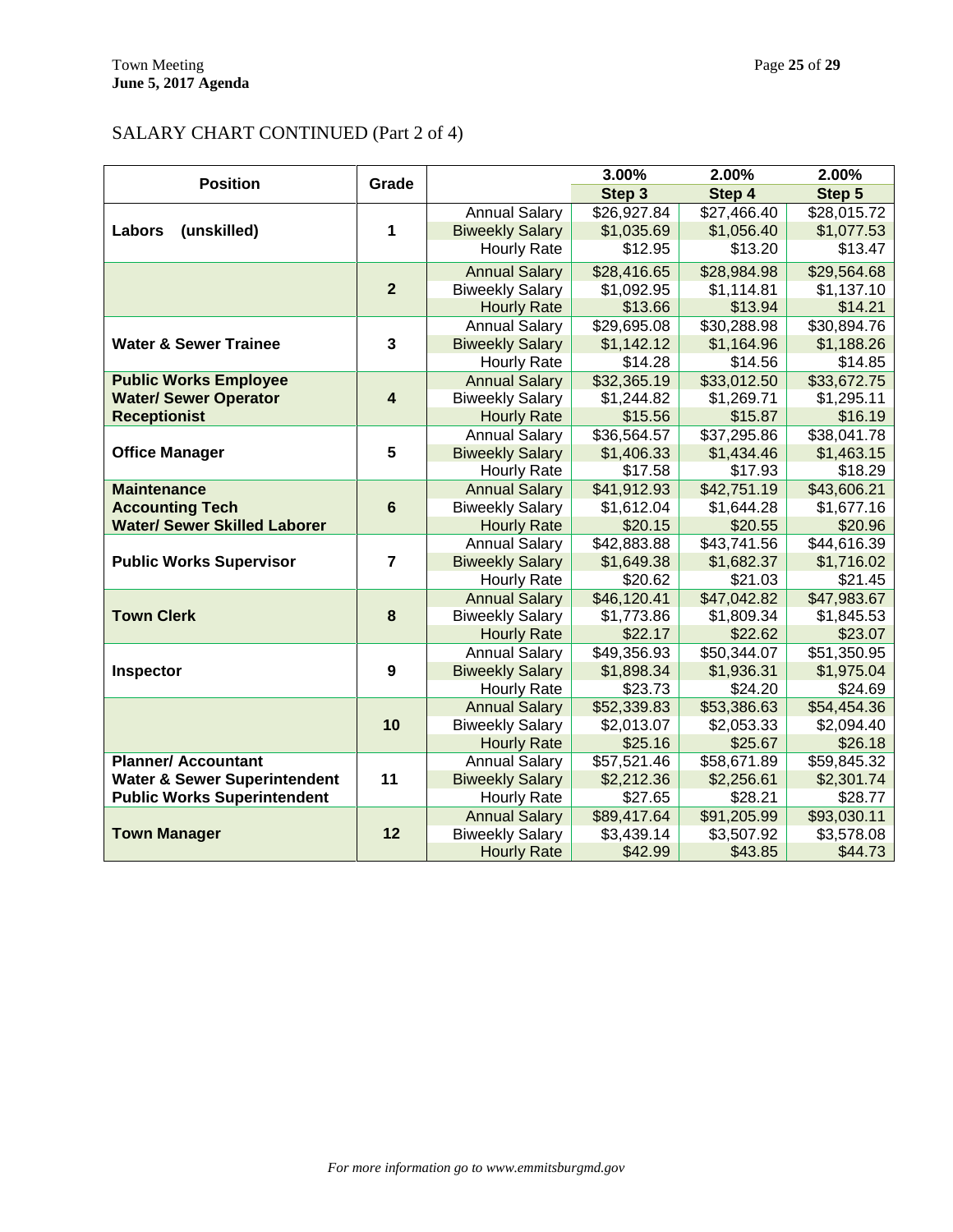# SALARY CHART CONTINUED (Part 3 of 4)

| <b>Position</b>                                        | Grade                   |                        | 1.50%       | 1.50%       | 1.50%                     |
|--------------------------------------------------------|-------------------------|------------------------|-------------|-------------|---------------------------|
|                                                        |                         |                        | Step 6      | Step 7      | Step 8                    |
|                                                        |                         | <b>Annual Salary</b>   | \$28,435.96 | \$28,862.50 | \$29,295.44               |
| (unskilled)<br>Labors                                  | 1                       | <b>Biweekly Salary</b> | \$1,093.69  | \$1,110.10  | \$1,126.75                |
|                                                        |                         | <b>Hourly Rate</b>     | \$13.67     | \$13.88     | \$14.08                   |
|                                                        |                         | <b>Annual Salary</b>   | \$30,008.15 | \$30,458.27 | \$30,915.15               |
|                                                        | $\overline{2}$          | <b>Biweekly Salary</b> | \$1,154.16  | \$1,171.47  | \$1,189.04                |
|                                                        |                         | <b>Hourly Rate</b>     | \$14.43     | \$14.64     | \$14.86                   |
|                                                        |                         | <b>Annual Salary</b>   | \$31,358.18 | \$31,828.55 | \$32,305.98               |
| <b>Water &amp; Sewer Trainee</b>                       | $\overline{3}$          | <b>Biweekly Salary</b> | \$1,206.08  | \$1,224.18  | \$1,242.54                |
|                                                        |                         | <b>Hourly Rate</b>     | \$15.08     | \$15.30     | \$15.53                   |
| <b>Public Works Employee</b>                           |                         | <b>Annual Salary</b>   | \$34,177.84 | \$34,690.50 | \$35,210.86               |
| <b>Water/ Sewer Operator</b>                           | $\overline{\mathbf{4}}$ | <b>Biweekly Salary</b> | \$1,314.53  | \$1,334.25  | \$1,354.26                |
| <b>Receptionist</b>                                    |                         | <b>Hourly Rate</b>     | \$16.43     | \$16.68     | \$16.93                   |
|                                                        |                         | <b>Annual Salary</b>   | \$38,612.41 | \$39,191.59 | \$39,779.46               |
| <b>Office Manager</b>                                  | 5                       | <b>Biweekly Salary</b> | \$1,485.09  | \$1,507.37  | \$1,529.98                |
|                                                        |                         | Hourly Rate            | \$18.56     | \$18.84     | \$19.12                   |
| <b>Maintenance</b>                                     |                         | <b>Annual Salary</b>   | \$44,260.30 | \$44,924.21 | \$45,598.07               |
| <b>Accounting Tech</b>                                 | $6\phantom{1}$          | <b>Biweekly Salary</b> | \$1,702.32  | \$1,727.85  | \$1,753.77                |
| <b>Water/ Sewer Skilled Laborer</b>                    |                         | <b>Hourly Rate</b>     | \$21.28     | \$21.60     | \$21.92                   |
|                                                        |                         | <b>Annual Salary</b>   | \$45,285.64 | \$45,964.92 | \$46,654.40               |
| <b>Public Works Supervisor</b>                         | $\overline{7}$          | <b>Biweekly Salary</b> | \$1,741.76  | \$1,767.88  | \$1,794.40                |
|                                                        |                         | <b>Hourly Rate</b>     | \$21.77     | \$22.10     | \$22.43                   |
|                                                        |                         | <b>Annual Salary</b>   | \$48,703.43 | \$49,433.98 | \$50,175.49               |
| <b>Town Clerk</b>                                      | 8                       | <b>Biweekly Salary</b> | \$1,873.21  | \$1,901.31  | \$1,929.83                |
|                                                        |                         | <b>Hourly Rate</b>     | \$23.42     | \$23.77     | \$24.12                   |
|                                                        |                         | <b>Annual Salary</b>   | \$52,121.22 | \$52,903.04 | \$53,696.58               |
| Inspector                                              | 9                       | <b>Biweekly Salary</b> | \$2,004.66  | \$2,034.73  | \$2,065.25                |
|                                                        |                         | <b>Hourly Rate</b>     | \$25.06     | \$25.43     | \$25.82                   |
|                                                        | 10                      | <b>Annual Salary</b>   | \$55,271.18 | \$56,100.25 | \$56,941.75               |
|                                                        |                         | <b>Biweekly Salary</b> | \$2,125.81  | \$2,157.70  | \$2,190.07                |
|                                                        |                         | <b>Hourly Rate</b>     | \$26.57     | \$26.97     | \$27.38                   |
| <b>Planner/ Accountant</b><br><b>Water &amp; Sewer</b> | 11                      | <b>Annual Salary</b>   | \$60,743.00 | \$61,654.15 | \$62,578.96<br>\$2,406.88 |
| Superintendent                                         |                         | <b>Biweekly Salary</b> | \$2,336.27  | \$2,371.31  |                           |
| <b>Public Works Superintendent</b>                     |                         | <b>Hourly Rate</b>     | \$29.20     | \$29.64     | \$30.09                   |
|                                                        |                         | <b>Annual Salary</b>   | \$94,425.56 | \$95,841.94 | \$97,279.57               |
| <b>Town Manager</b>                                    | 12                      | <b>Biweekly Salary</b> | \$3,631.75  | \$3,686.23  | \$3,741.52                |
|                                                        |                         | <b>Hourly Rate</b>     | \$45.40     | \$46.08     | \$46.77                   |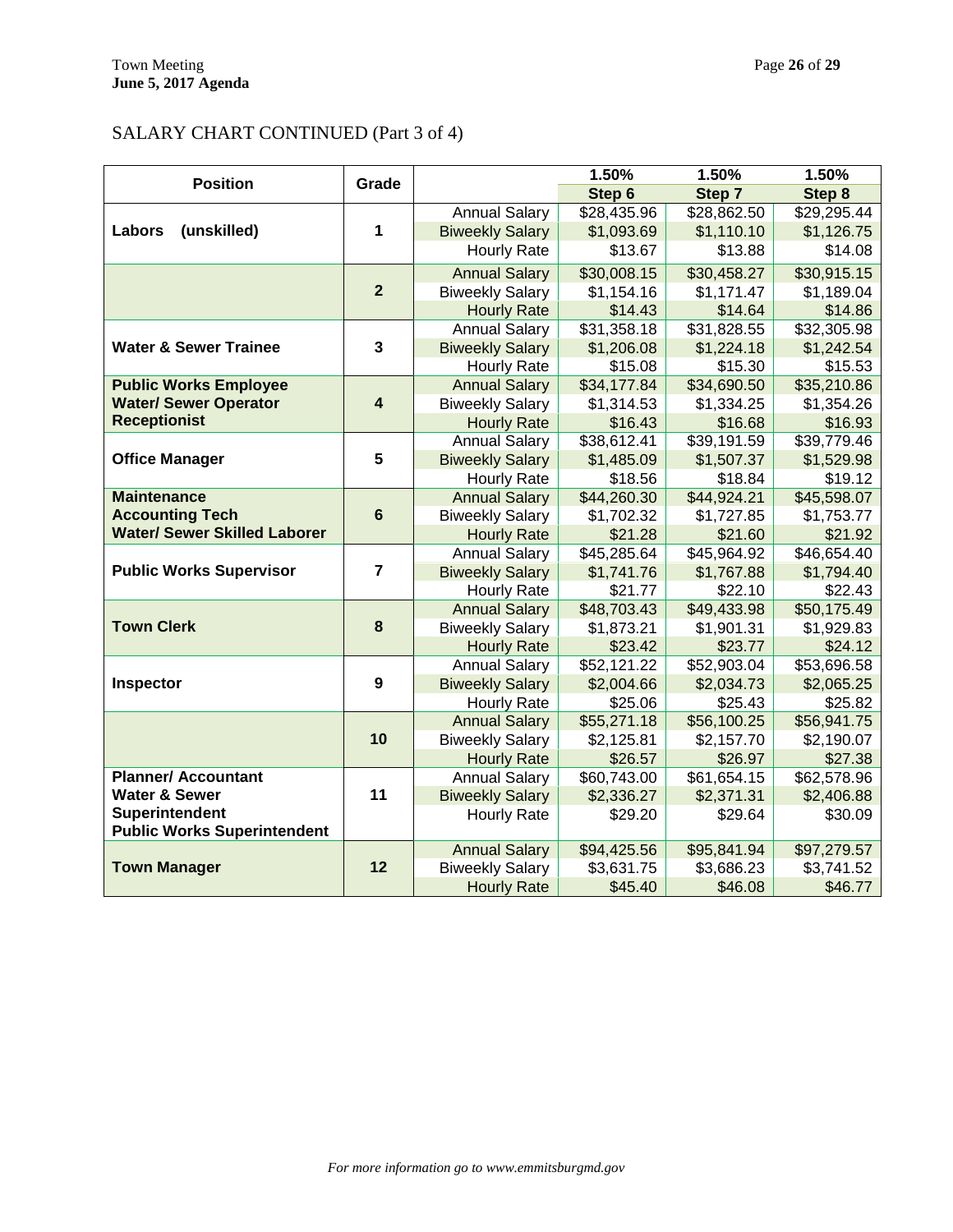# SALARY CHART CONTINUED (Part 4 of 4)

| <b>Position</b>                                     | Grade                   |                        | 1.50%       | 1.50%        | 1.50%        | 1.50%        |
|-----------------------------------------------------|-------------------------|------------------------|-------------|--------------|--------------|--------------|
|                                                     |                         |                        | Step 9      | Step 10      | Step11       | Step 12      |
|                                                     |                         | <b>Annual Salary</b>   | \$29,734.87 | \$30,180.89  | \$30,633.60  | \$31,093.11  |
| (unskilled)<br>Labors                               | 1                       | <b>Biweekly Salary</b> | \$1,143.65  | \$1,160.80   | \$1,178.22   | \$1,195.89   |
|                                                     |                         | <b>Hourly Rate</b>     | \$14.30     | \$14.51      | \$14.73      | \$14.95      |
|                                                     |                         | <b>Annual Salary</b>   | \$31,378.88 | \$31,849.56  | \$32,327.30  | \$32,812.21  |
|                                                     | $\overline{2}$          | <b>Biweekly Salary</b> | \$1,206.88  | \$1,224.98   | \$1,243.36   | \$1,262.01   |
|                                                     |                         | <b>Hourly Rate</b>     | \$15.09     | \$15.31      | \$15.54      | \$15.78      |
|                                                     |                         | <b>Annual Salary</b>   | \$32,790.57 | \$33,282.43  | \$33,781.66  | \$34,288.39  |
| <b>Water &amp; Sewer Trainee</b>                    | 3                       | <b>Biweekly Salary</b> | \$1,261.18  | \$1,280.09   | \$1,299.29   | \$1,318.78   |
|                                                     |                         | <b>Hourly Rate</b>     | \$15.76     | \$16.00      | \$16.24      | \$16.48      |
| <b>Public Works</b>                                 |                         | <b>Annual Salary</b>   | \$35,739.03 | \$36,275.11  | \$36,819.24  | \$37,371.53  |
| <b>Employee</b>                                     | $\overline{\mathbf{4}}$ | <b>Biweekly Salary</b> | \$1,374.58  | \$1,395.20   | \$1,416.12   | \$1,437.37   |
| <b>Water/ Sewer Operator</b><br><b>Receptionist</b> |                         | <b>Hourly Rate</b>     | \$17.18     | \$17.44      | \$17.70      | \$17.97      |
|                                                     |                         | <b>Annual Salary</b>   | \$40,376.16 | \$40,981.80  | \$41,596.53  | \$42,220.47  |
| <b>Office Manager</b>                               | 5                       | <b>Biweekly Salary</b> | \$1,552.93  | \$1,576.22   | \$1,599.87   | \$1,623.86   |
|                                                     |                         | Hourly Rate            | \$19.41     | \$19.70      | \$20.00      | \$20.30      |
| <b>Maintenance</b>                                  |                         | <b>Annual Salary</b>   | \$46,282.04 | \$46,976.27  | \$47,680.92  | \$48,396.13  |
| <b>Accounting Tech</b>                              | $6\phantom{1}$          | <b>Biweekly Salary</b> | \$1,780.08  | \$1,806.78   | \$1,833.88   | \$1,861.39   |
| <b>Water/ Sewer Skilled</b>                         |                         | <b>Hourly Rate</b>     | \$22.25     | \$22.58      | \$22.92      | \$23.27      |
| Laborer                                             |                         |                        |             |              |              |              |
|                                                     |                         | <b>Annual Salary</b>   | \$47,354.21 | \$48,064.53  | \$48,785.49  | \$49,517.28  |
| <b>Public Works</b>                                 | $\overline{7}$          | <b>Biweekly Salary</b> | \$1,821.32  | \$1,848.64   | \$1,876.37   | \$1,904.51   |
| <b>Supervisor</b>                                   |                         | <b>Hourly Rate</b>     | \$22.77     | \$23.11      | \$23.45      | \$23.81      |
|                                                     |                         | <b>Annual Salary</b>   | \$50,928.12 | \$51,692.04  | \$52,467.42  | \$53,254.44  |
| <b>Town Clerk</b>                                   | 8                       | <b>Biweekly Salary</b> | \$1,958.77  | \$1,988.16   | \$2,017.98   | \$2,048.25   |
|                                                     |                         | <b>Hourly Rate</b>     | \$24.48     | \$24.85      | \$25.22      | \$25.60      |
|                                                     |                         | <b>Annual Salary</b>   | \$54,502.03 | \$55,319.56  | \$56,149.35  | \$56,991.59  |
| Inspector                                           | 9                       | <b>Biweekly Salary</b> | \$2,096.23  | \$2,127.68   | \$2,159.59   | \$2,191.98   |
|                                                     |                         | <b>Hourly Rate</b>     | \$26.20     | \$26.60      | \$26.99      | \$27.40      |
|                                                     |                         | <b>Annual Salary</b>   | \$57,795.88 | \$58,662.82  | \$59,542.76  | \$60,435.90  |
|                                                     | 10                      | <b>Biweekly Salary</b> | \$2,222.92  | \$2,256.26   | \$2,290.11   | \$2,324.46   |
|                                                     |                         | <b>Hourly Rate</b>     | \$27.79     | \$28.20      | \$28.63      | \$29.06      |
| <b>Planner/ Accountant</b>                          |                         | <b>Annual Salary</b>   | \$63,517.64 | \$64,470.41  | \$65,437.47  | \$66,419.03  |
| <b>Water &amp; Sewer</b>                            | 11                      | <b>Biweekly Salary</b> | \$2,442.99  | \$2,479.63   | \$2,516.83   | \$2,554.58   |
| <b>Superintendent</b>                               |                         | <b>Hourly Rate</b>     | \$30.54     | \$31.00      | \$31.46      | \$31.93      |
| <b>Public Works</b>                                 |                         |                        |             |              |              |              |
| Superintendent                                      |                         |                        |             |              |              |              |
|                                                     |                         | <b>Annual Salary</b>   | \$98,738.77 | \$100,219.85 | \$101,723.14 | \$103,248.99 |
| <b>Town Manager</b>                                 | 12                      | <b>Biweekly Salary</b> | \$3,797.64  | \$3,854.61   | \$3,912.43   | \$3,971.12   |
|                                                     |                         | <b>Hourly Rate</b>     | \$47.47     | \$48.18      | \$48.91      | \$49.64      |

Biweekly salary is calculated by dividing the annual salary by twenty-six (26) pays.

Annual salary is the hourly rate multiplied by two thousand eighty (2,080) hours.

Part-time employee's annual and biweekly salary will be different than chart shows.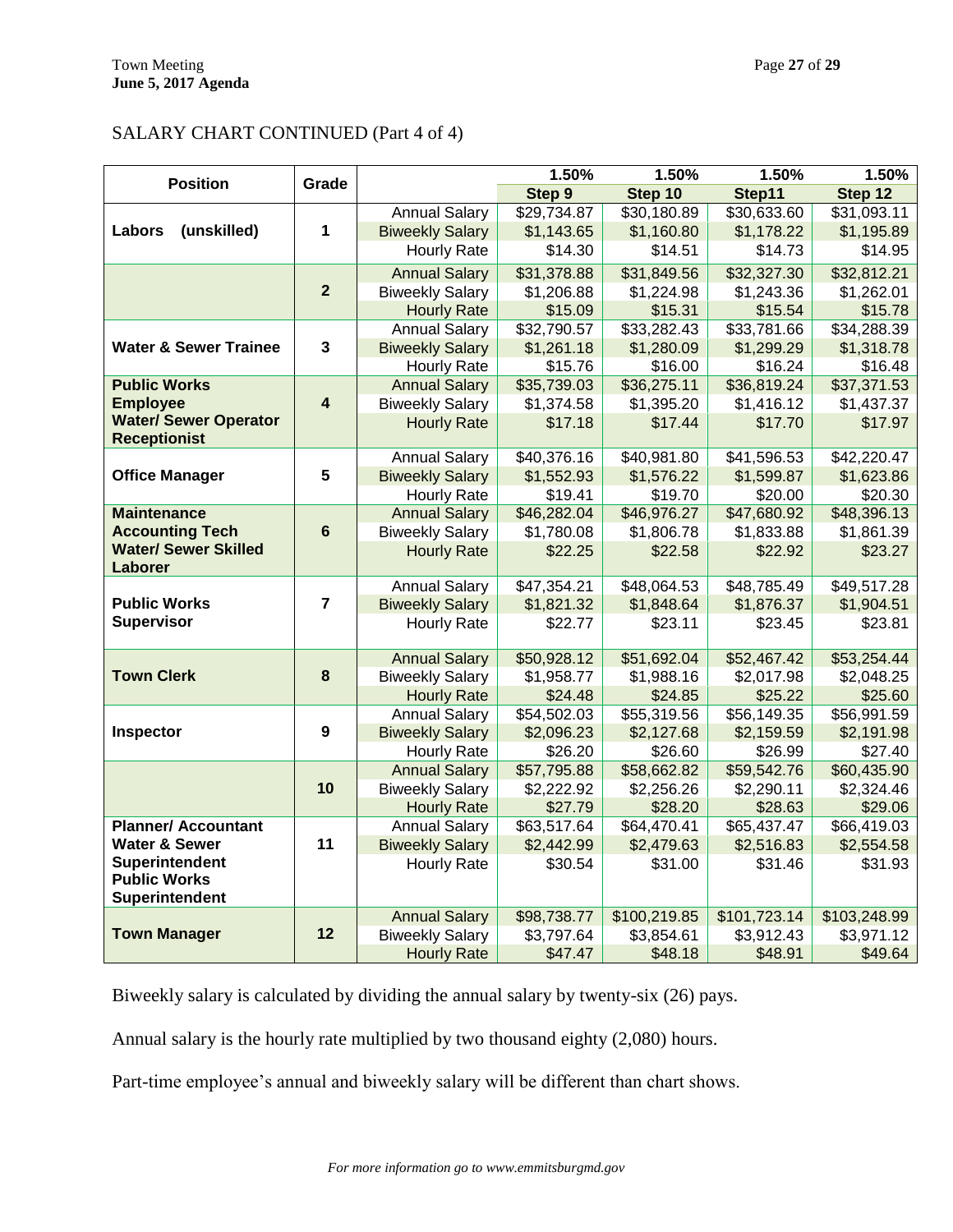**BE IT FURTHER ENACTED AND ORDAINED,** that this Ordinance shall take effect on the date on which the Mayor approves the Ordinance after passing by the Board of Commissioners or on the date on which the Board of Commissioners passes the Ordinance over the veto of the Mayor.

| <b>ATTEST:</b>            |                 | <b>EMMITSBURG BOARD OF COMMISSIONERS:</b>       |
|---------------------------|-----------------|-------------------------------------------------|
| Madeline Shaw, Town Clerk |                 | Timothy O'Donnell, President                    |
|                           | <b>MAYOR</b>    |                                                 |
|                           | APPROVED VETOED |                                                 |
|                           |                 | this $\_\_\_\_$ day of $\_\_\_\_\_\_\_$ , 2017. |
|                           |                 |                                                 |

\_\_\_\_\_\_\_\_\_\_\_\_\_\_\_\_\_\_\_\_\_\_\_\_ Donald N. Briggs, Mayor

I hereby certify that the foregoing Ordinance has been posted as required by Chapter 2.04 of the Emmitsburg Municipal Code.

\_\_\_\_\_\_\_\_\_\_\_\_\_\_\_\_\_ \_\_\_\_\_\_\_\_\_\_\_\_\_\_\_\_\_\_\_\_\_\_\_\_\_\_\_\_\_\_\_\_

Date: Madeline Shaw, Town Clerk